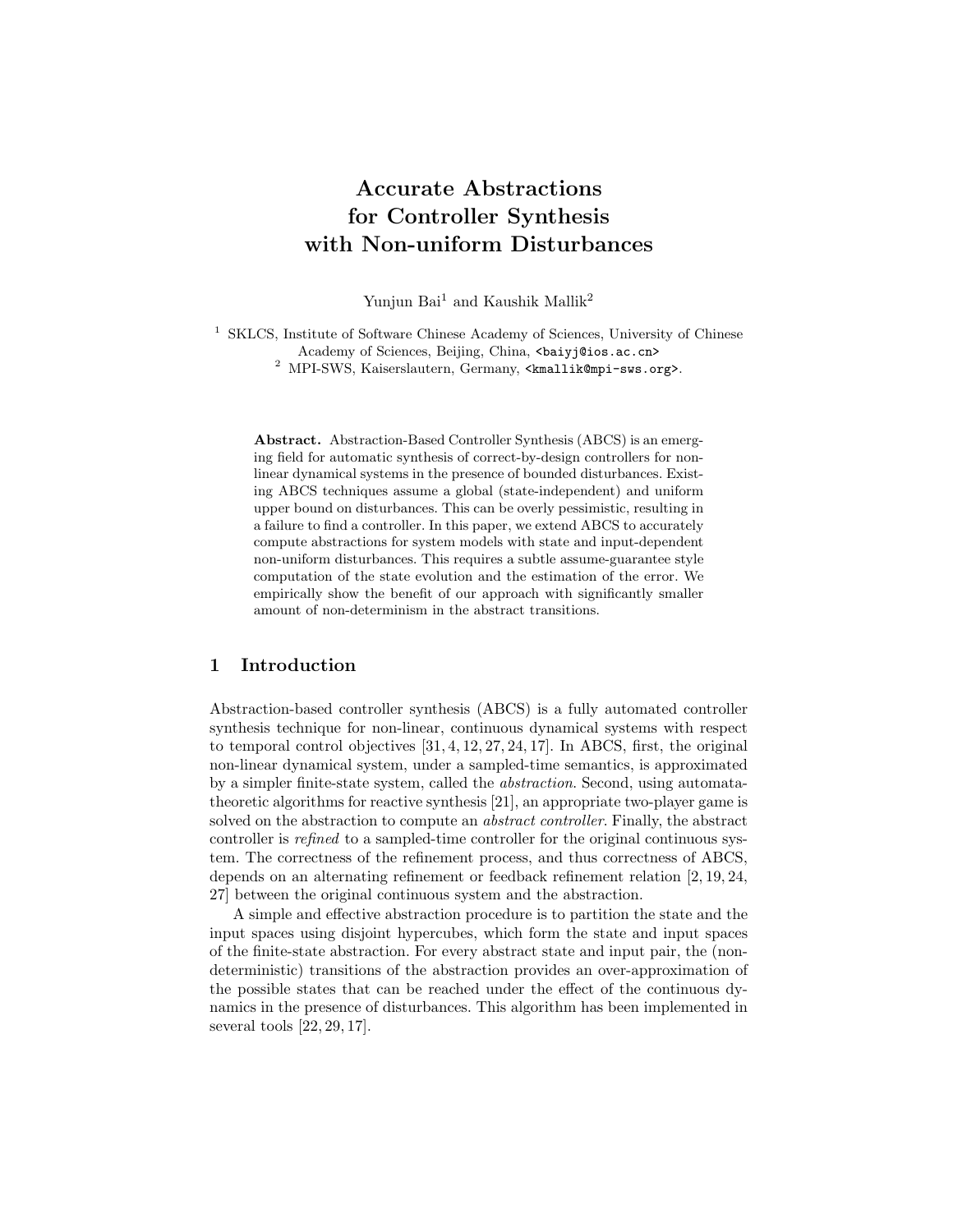Existing abstraction techniques work on systems whose dynamics can be modeled as the differential inclusion

$$
\dot{x} \in f(x, u) + [[-d, d]],
$$

where d represents a constant upper-bound on the disturbances which the system may experience. One important shortcoming of such techniques is the use of a global, state-independent, uniform upper bound on the disturbances. In realworld applications, such a global worst-case view often leads to an unnecessarily pessimistic abstraction, which could result in failure of controller synthesis. Consider for example a simple path planning problem for a robot in a space filled with obstacles (Fig. 1). Assume that the disturbance models how slippery the floor is. If it is observed that the floor is very slippery in some part (e.g. the cross-hatched region in Fig. 1) of the state space, even if this part is less critical and obstacle-free, the present state-of-the-art would assume that the floor is very slippery everywhere. This pessimism might cause a significant reduction in the size of the controller domain, especially in the critical obstacle-filled parts of the state space.

In this paper, we extend ABCS to system models with *state and input*dependent disturbance:

$$
\dot{x} \in f(x, u) + [-d(x, u), d(x, u)].
$$

The advantage of this generalization is two fold: First, it increases the accuracy of ABCS and the chances of a successful controller synthesis, even when the existing approaches fail. For example, in Fig. 1 the small purple region is the domain of the controller obtained using one of the existing approaches, whereas the large green region is the domain of the controller obtained using our proposed abstraction method. Second, our generalization enables localized incremental updates of the existing abstraction when the underlying disturbance model either changes locally over time, or is updated during runtime through learning-based exploration of the state space. The problem of exploration has recently gained popularity in the context of machine-learning and robotics applications, as it turns out that in most cases only approximate models of the system and the environment are known apriori, and a more precise model is learnt during runtime [10, 23, 5, 6]. Existing ABCS techniques are not suitable for dynamic changes in the underlying model. Thus, any change in the model involves a complete recomputation of the whole abstraction and the associated controller. We show in a companion paper [3] how the method presented in this paper is instrumental for locally adapting an existing abstraction under changing disturbances. The adaptation algorithm propagates the effect of changes backwards, and selectively re-computes transitions only for those abstract states which might have been affected by this change. We do not discuss this application of adaptive re-computation of abstractions any further in this paper.

Technically, for construction of abstraction, the extension to stateand input-dependent disturbances is non-trivial for the following reason. The key step in the abstraction process is the estimation of a *growth*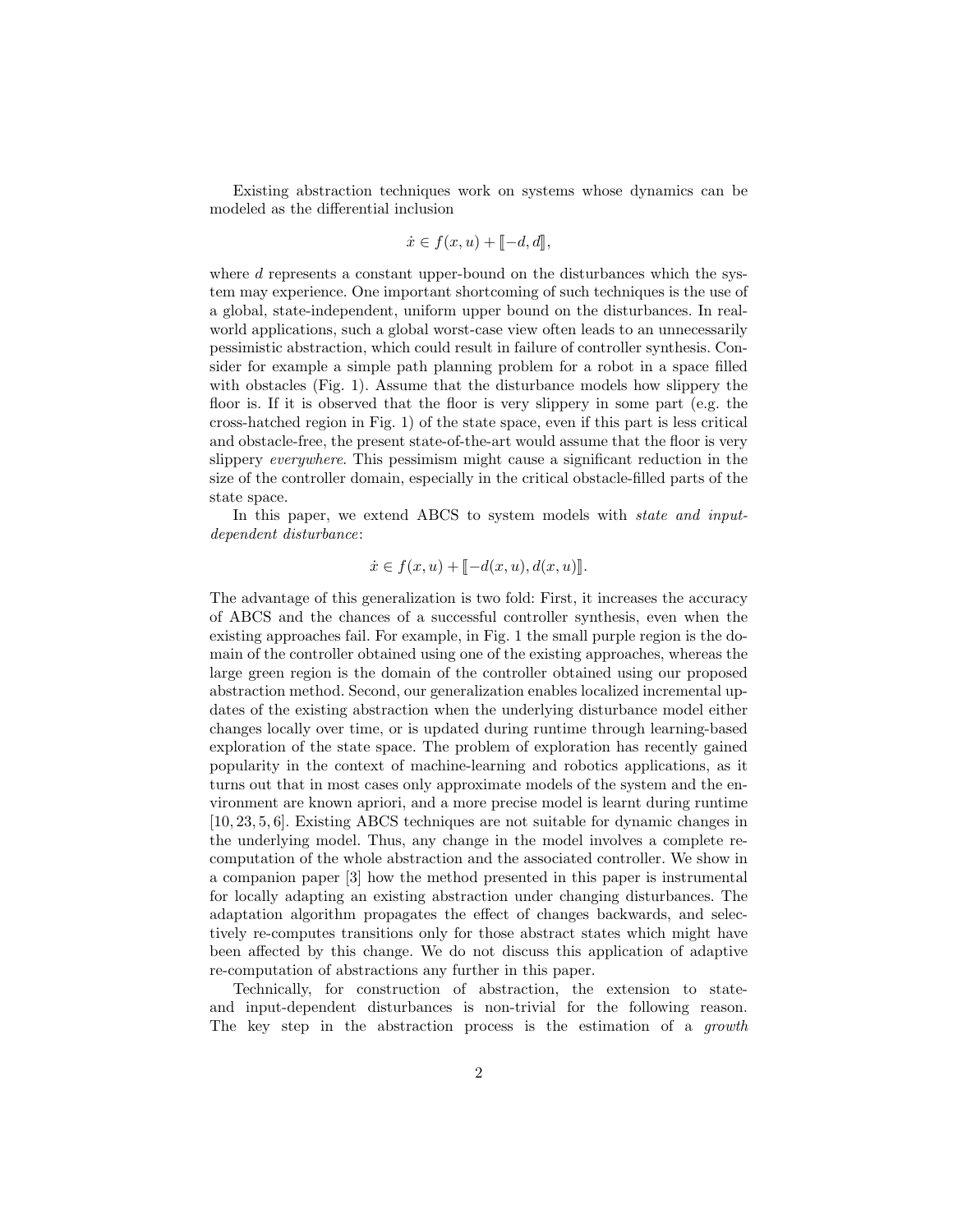bound which is an upper-bound on the maximum perturbation of a nominal trajectory under the influence of disturbance. When the disturbance does not depend on the system's state, the growth bound can be computed independently of the system's state trajectories by solving the initial value problem for an auxiliary linear ordinary differential equation [27, 19].

However, for state-dependent disturbances, the dynamics of the growth bound is non-linear, and is coupled with the state trajectories of the system. We show a new algorithm that jointly computes state trajectories and growth bounds. The joint evolution means that there is a cyclic dependency between the size of the initial hyper-rectangle from which the trajectory starts and the size of the growth bound. A simple numerical integration procedure can be unsound unless the disturbance on the dynamics between two integration points is estimated soundly. We show how the cycle can be broken by locally approximating the disturbance by an upper bound in an assume-guarantee fashion and provide an algorithm to approximate the growth bound to any desired accuracy.

We have implemented our algorithm on top of SCOTS v0.2 [29]. We empirically show, through a number of case studies, that a state-dependent model of disturbances can lead to



Fig. 1. State space of a vehicle assigned with a reach-avoid task. The goal and the obstacles are indicated using the hatched region in the bottom right and the gray rectangles, respectively. The region in crosshatch has higher disturbance  $(d = 0.1)$ than the rest  $(d = 0.05)$ . The purple and the green region represent the controller domains due to a uniform worst case disturbance (existing approaches) and statedependent disturbances (our algorithm), respectively.

more precise abstractions. In fact, in our examples, the global upper bound was too conservative to find a controller.

# 2 Preliminaries

### 2.1 Notation

We use the notation  $\mathbb{R}, \mathbb{R}_{>0}$ , and  $\mathbb{N}$  to denote the set of reals, the set of positive reals, and the set of natural numbers (excluding 0) respectively. Given a set A and an  $n \in \mathbb{N}$ , we use  $A^n$  to denote the cartesian product  $X_n A$ . Given any vector  $x \in A^n$ , we use  $x_i$  to denote the element in the *i*-th dimension of x. For any function  $f: A \to B$ , we write dom f to denote the domain of f.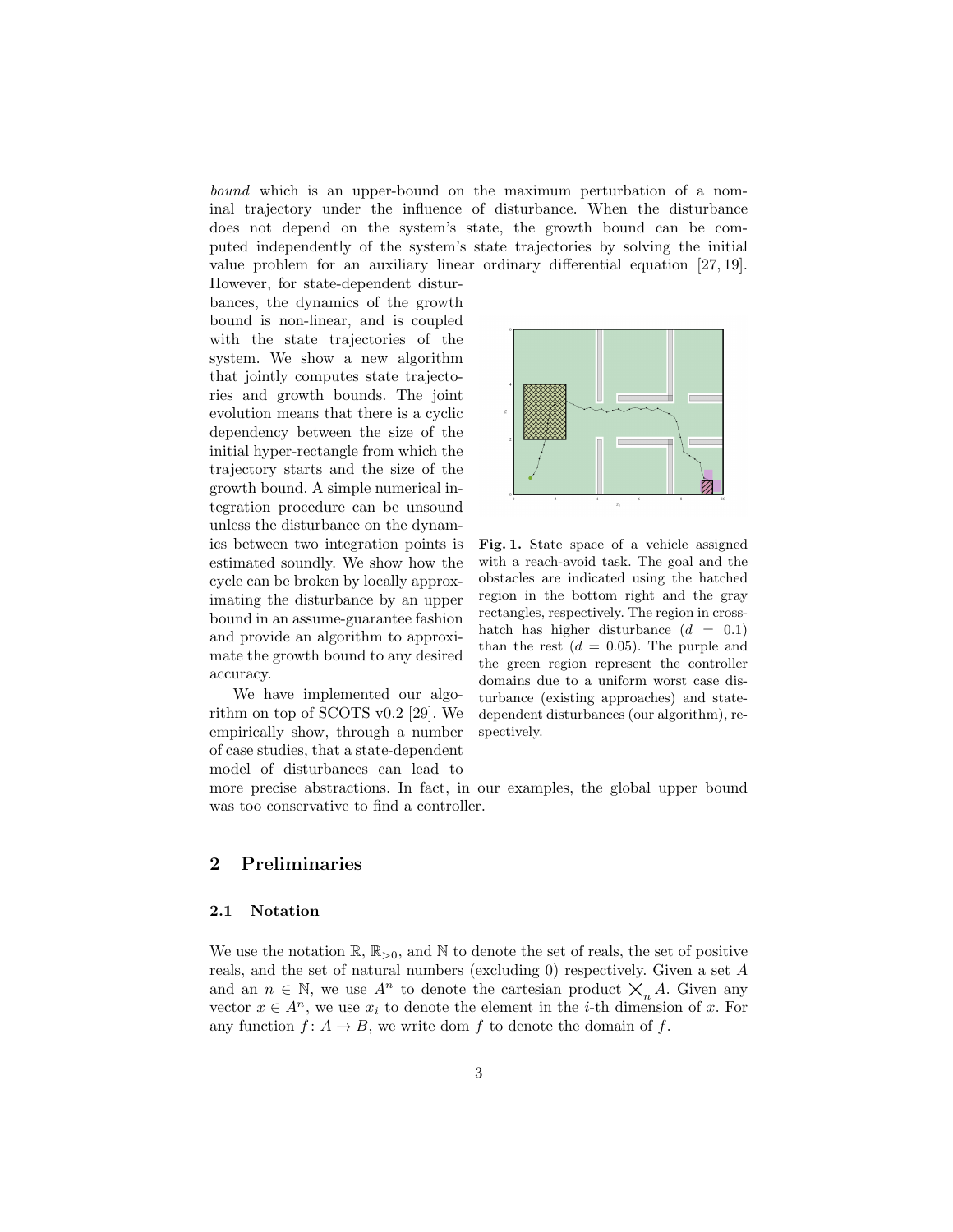#### 2.2 Systems and Refinement

A system  $S = (X, U, F)$  consists of a state space X, an input space U, and a transition relation  $F \subseteq X \times U \times X$ . A system is called *finite* if X and U are finite sets. A run of a system is a finite or infinite sequence  $\xi = x_0 x_1 ...$  such that for every *i*-th element in the sequence, with  $i \geq 0$ , there is an  $u_i \in U$ such that  $(x_i, u_i, x_{i+1}) \in F$ . The set of runs of S is denoted  $\mathcal{B}(S)$  and the set of runs of S starting from a state  $x \in X$  is denoted  $\mathcal{B}(S)(x)$ . A *controller*  $C: X \to U$  is a function mapping states to inputs which restricts the set of behaviors of a system: a run  $\xi = x_0 x_1 \dots$  is *compatible* with C if for every *i*, we have  $(x_i, C(x_i), x_{i+1}) \in F$ .

For ABCS to work, we need a suitable notion of abstraction. Feedback Refinement Relations (FRR) provide such a notion  $[2, 27]$ . Here we omit the details of how an abstraction computed using FRR can be used in ABCS, which can be found in the original paper on FRR-based symbolic control [27].

**Definition 1 (Feedback Refinement Relations).** Let  $S_i = (X_i, U, F_i)$  for  $i \in \{1,2\}$  be two systems on the same set of inputs. Let  $\pi_i : X_i \to 2^U$  be the mapping  $\pi_i(x) = \{u \in U \mid \exists x' \in X_i \mid (x, u, x') \in F_i\}$  giving the set of allowed inputs in state x of  $S_i$ . A feedback refinement relation from  $S_1$  to  $S_2$  is a relation  $Q \subset X_1 \times X_2$  such that for all  $x_1 \in X_1$  there is an  $x_2 \in X_2$  such that  $(x_1, x_2) \in Q$ , and for all  $(x_1, x_2) \in Q$ , the following holds:

- (i)  $\pi_2(x_2) \subseteq \pi_1(x_1)$  and
- (ii) for all  $u \in \pi_2(x_2)$  and for all  $x'_1 \in X_1$  such that  $(x_1, u, x'_1) \in F_1$ , there is an  $x'_2 \in X_2$  such that  $(x_2, u, x'_2) \in F_2$  and  $(x'_1, x'_2) \in Q$ .

We use  $S_1 \preccurlyeq_Q S_2$  to represent that Q from  $S_1$  to  $S_2$  is an FRR. We say  $S_2$  is an *abstraction* of  $S_1$  if there is an FRR Q such that  $S_1 \preccurlyeq_Q S_2$ . It is well known that if  $S_1 \preccurlyeq_Q S_2$  then any controller  $C : X_2 \to U$  solving a (suitably projected) control problem on  $S_2$  can be refined to a controller solving the control problem on  $S_1$  [2]. In this paper we focus on computing an abstraction; we refer to the standard reactive synthesis literature [26, 21] for the details of the synthesis algorithms.

### 2.3 Time-Sampled Control Systems

We consider continuous-time *control systems*  $\Sigma = (X, U, d, f)$ , where  $X = \mathbb{R}^n$ is the state space,  $U \subset \mathbb{R}^m$  is the input space,  $d: X \times U \to X$  is a function having continuous first order derivative in the first argument which models the upper-bound of the state dependent disturbances, and  $f: X \times U \to X$  is the unperturbed system dynamics. The overall dynamics is expressed by the following differential inclusion:

$$
\dot{x} \in f(x, u) + [-d(x, u), d(x, u)].
$$
\n(1)

Since the set of disturbances  $\llbracket -d(x, u), d(x, u) \rrbracket$  at any given state  $x \in X$  and input  $u \in U$  is symmetric about the origin, hence without loss of generality we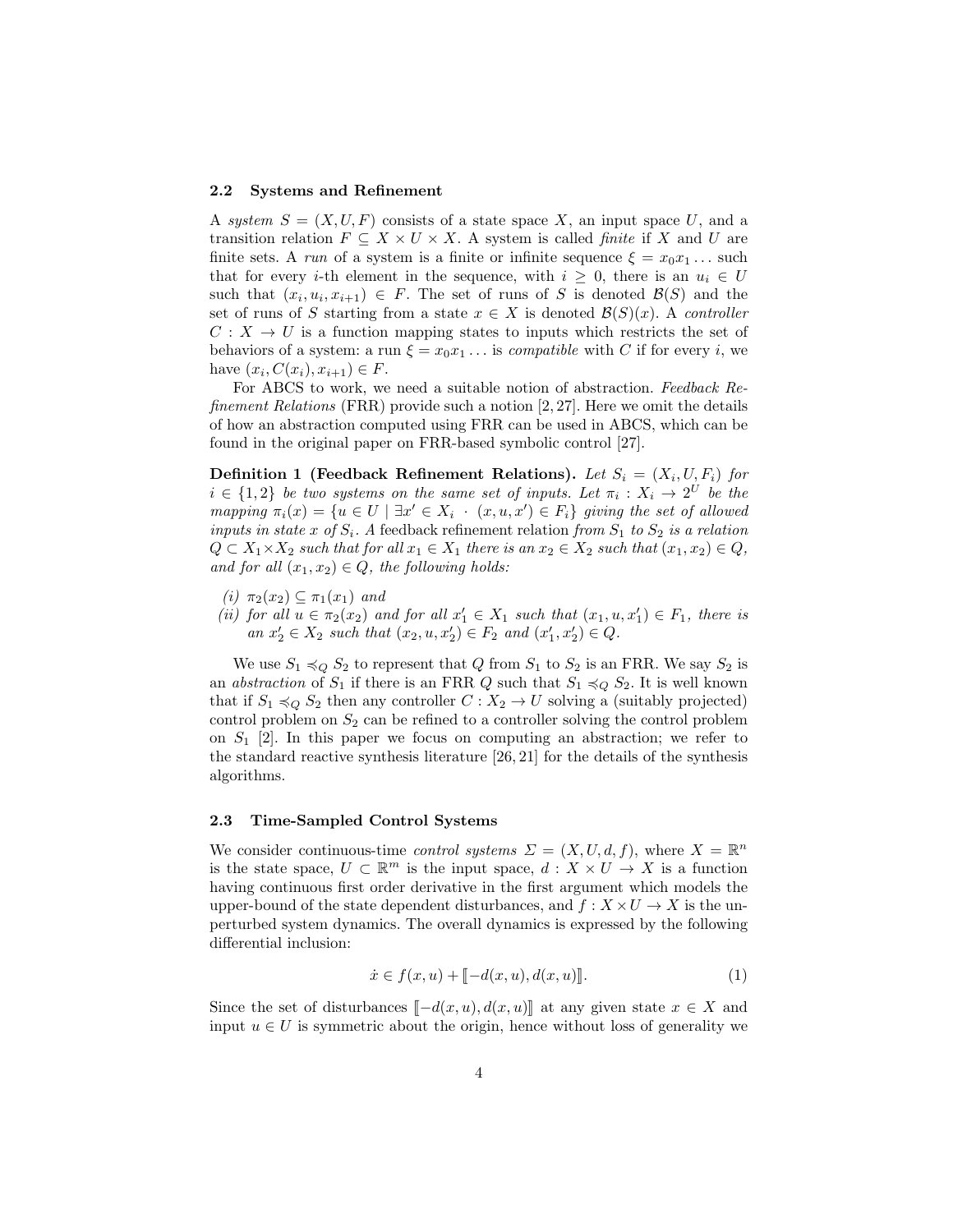assume that  $d(x, u)$  is positive for all  $x \in X$  and input  $u \in U$ . We assume that f is explicitly known and is continuously differentiable in x for all  $u \in U$ . The set  $\llbracket -d(x, u), d(x, u) \rrbracket$  represents the set of all possible disturbances capturing the unmodeled dynamics and environmental uncertainties. Given an initial state  $x_0 \in X$ , a constant control input<sup>3</sup>  $u \in U$  for time  $\tau \in \mathbb{R}_+$  and any interval  $I \subset [0, \tau]$ , the evolution of  $\Sigma$  in I is given by the continuous trajectory  $\xi_u : I \to X$ which satisfies  $\dot{\xi}_u(t) \in f(\xi_u(t), u) + \llbracket -d(\xi_u(t), u), d(\xi_u(t), u) \rrbracket$ . Moreover we define the nominal trajectory  $\varphi_{x_0u}: I \to X$ , which satisfies the unperturbed differential equation  $\dot{\varphi}_{x_0u}(t) = f(\varphi_{x_0u}(t), u)$  and  $\varphi_{x_0u}(0) = x_0$ .

Given a fixed time sampling parameter  $\tau > 0$ , we define a system  $\Sigma_{\tau} =$  $(X, U, f_\tau)$  that represents the sampled-time representation of a control system  $Σ$ , where  $f_\tau ⊆ X \times U \times X$  is the transition relation such that for all  $(x, u, x') ∈$  $X \times U \times X$ , we have  $(x, u, x') \in f_{\tau}$  if and only if there is a solution of (1) for the constant input u such that  $\xi(0) = x$  and  $\xi(\tau) = x'$ . The state space of  $\Sigma_{\tau}$  is still infinite; our goal is to obtain a *finite-state* abstraction  $\widehat{\Sigma}$  of  $\Sigma_{\tau}$ .

# 3 Computation of Abstraction

### 3.1 A Generic Construction

Fix a control system  $\Sigma = (X, U, d, f)$  and its sampled-time representation  $\Sigma_{\tau} =$  $(X, U, f_\tau)$  for a fixed sampling time  $\tau > 0$ . Our goal is to compute a finite-state abstraction  $\hat{\Sigma} = (\hat{X}, \hat{U}, \hat{f})$ . We work in the usual setting of ABCS, where an abstraction is obtained by first partitioning the state space and input space of  $\Sigma_{\tau}$  into finitely many hypercubes, and then over-approximating the transitions to obtain the desired finite-state abstraction  $\Sigma$ .

We consider abstract state spaces defined by hyper-rectangular covers. A hyper-rectangle  $[a, b]$  with  $a, b \in (\mathbb{R} \cup {\pm \infty})^n$  defines the set  $\{x \in \mathbb{R}^n \mid a_i \leq x \leq b\}$  for  $i \in \{1, \dots, n\}$ , it is non empty if  $a \leq b$ . For  $n \in \mathbb{R}^n$ , we say that a  $x_i \leq b_i$  for  $i \in \{1, ..., n\}$ ; it is non-empty if  $a < b$ . For  $\eta \in \mathbb{R}_{>0}^n$ , we say that a hyper-rectangle  $[a, b]$  has diameter  $\eta \in (\mathbb{R}_{>0} \cup {\{\pm \infty\}})^n$  if for each  $i \in \{1, \ldots, n\}$ , we have  $|b_i - a_i| = \eta_i$ . The center of a non-empty hyper-rectangle  $[[a, b]]$ , written<br> $\det([\![a, b]\!])$  is the point  $(\begin{matrix} 1 & b \\ c & a \end{matrix})^{-1}$   $(\begin{matrix} b & a \\ c & a \end{matrix})^{-1}$  $ctr([a, b]),$  is the point  $(\frac{1}{2}(b_1 - a_1), \frac{1}{2}(b_2 - a_2), \ldots, \frac{1}{2}(b_n - a_n)).$ <br>A set C of hyper rectangles is called a secure of the state s

A set  $C$  of hyper-rectangles is called a *cover* of the state space  $X$  if every  $x \in X$  belongs to some hyper-rectangle in C.

In the following, we make the standard assumption that there is a compact subset  $X' \subseteq X$  of the state space that is of interest to the control problem. Given a discretization parameter  $\eta \in \mathbb{R}_{>0}^n$ , the abstract state space  $\hat{X}$  is a (finite) cover of the compact set  $X'$  with hyper-rectangles of diameter  $\eta$  together with a finite number of hyper-rectangles (some are unbounded) which cover  $X \setminus X'$ .

The abstract transition relation  $\hat{f}$  is defined as an over-approximation of the reachable states in a single time sampling period  $\tau$ . The over-approximation is formalized by a growth bound.

<sup>3</sup> We restrict our notation to piecewise constant control inputs as more general control inputs will be unnecessary for the later part.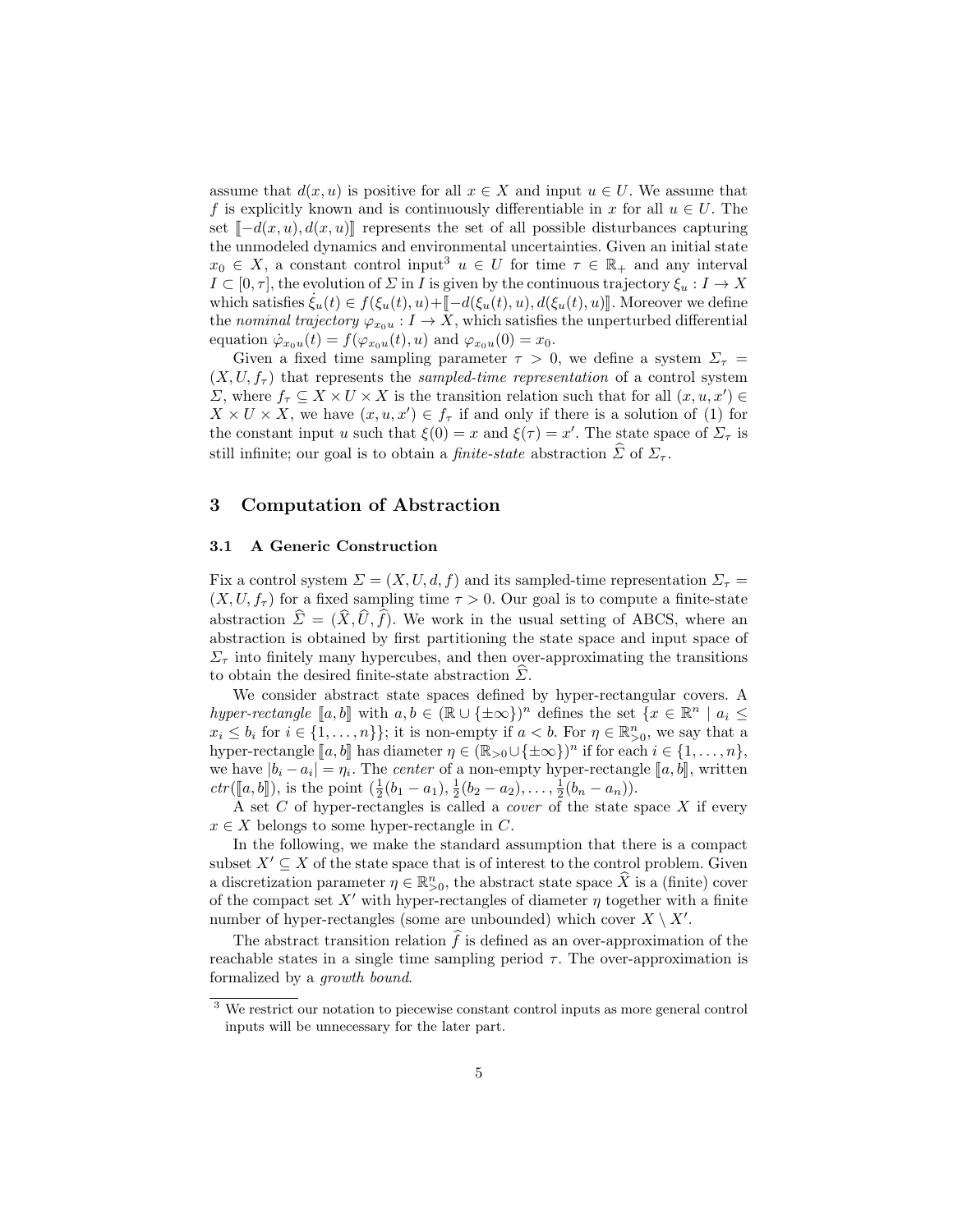**Definition 2 (Growth bound).** Let  $\Sigma = (X, U, d, f)$  be a control system. Given a fixed sampling time  $\tau > 0$  and sets  $K \subset X$  and  $U' \subset U$ , a growth bound is a map  $\beta_{\tau}: \mathbb{R}^n \times \mathbb{R}_{>0}^n \times U' \to \mathbb{R}_{>0}^n$  satisfying the following conditions:

- (i)  $\beta_{\tau}(p,r,u) \geq \beta_{\tau}(p,r',u)$  whenever  $r \geq r'$  and  $u \in U'$ ;
- (ii) for all  $p \in K$  and  $u \in U'$ ,  $[0, \tau] \subset dom \varphi_{pu}$ , and if  $\xi_u$  is a trajectory of (1) on  $[0, \tau]$  with  $\xi_u(0) \in K$  then

$$
|\xi_u(\tau) - \varphi_{pu}(\tau)| \leq \beta_{\tau}(p, |\xi_u(0) - p|, u)
$$
\n(2)

holds component-wise. Recall that  $\varphi_{pu}(t)$  denotes the nominal trajectory starting from state p.

Def. 2 is an adaptation of the growth bound introduced by Resissig et al. [27]; the difference is that our growth bound also depends on the initial state of the nominal trajectory. The intuition behind this extra requirement is that the deviation of the actual trajectory from the nominal trajectory may not be independent of the path of the state trajectory in our case. This will be clear in the subsequent development.

Given the notion of state space partition and growth bound, we can now define the finite-state abstraction as follows:

**Definition 3.** Let  $\Sigma = (X, U, d, f)$  be a control system, let  $\tau > 0$  be a sampling time,  $\eta \in \mathbb{R}_{>0}^n$  a discretization parameter, and  $\beta_{\tau} : \mathbb{R}^n \times \mathbb{R}_{>0}^n \times \widehat{U} \to \mathbb{R}_{>0}^n$  a growth bound. A finite-state abstraction  $\hat{\Sigma} = (\hat{X}, \hat{U}, \hat{f})$  of  $\Sigma_{\tau}$  consists of a finite set X which forms a cover of X with hyper-rectangles of diameter  $\eta$ , a finite set  $U \subseteq U$  of inputs, and a transition relation  $f \subseteq X \times U \times X$  which satisfies, for all  $\widehat{x}, \widehat{x}' \in \widehat{X}$  and  $\widehat{u} \in \widehat{U}$ ,  $(\widehat{x}, \widehat{u}, \widehat{x}') \in \widehat{f}$  if and only if

$$
\left(\varphi_{\operatorname{ctr}(\widehat{x})\widehat{u}}(\tau) + \left[ -\gamma, \gamma \right] \right) \cap \widehat{x}' \neq \emptyset, \tag{3}
$$

where  $\gamma = \beta_\tau(\text{ctr}(\widehat{x}), \frac{1}{2}\eta, \widehat{u}).$ 

The following theorem is adapted from [27, Thm. VIII.4].

**Theorem 1.** For every control system  $\Sigma = (X, U, d, F)$ , for every sampling time τ, state discretization η, and growth bound β, we have  $\Sigma_{\tau} \preccurlyeq_{Q} \widehat{\Sigma}$ , through the Feedback Refinement Relation  $(x, \hat{x}) \in Q$  if and only if  $x \in \hat{x}$ .

Thus, given parameters  $\tau$  and  $\eta$ , in order to compute an abstraction, we have to show how to compute a suitable growth bound.

### 3.2 Growth Bound Computation

We now present a specific way of computing the growth bound  $\beta_{\tau}(\cdot,\cdot,\cdot)$ , which is motivated by the growth bound used in [27] for the case of uniform disturbance.

Given that  $f$  is continuously differentiable, we can define a certain upper bound on the speed of deviation of two perturbed trajectories of the system  $\Sigma$ , which is formalized in the following definition. We use  $D_j f_i$  to denote the partial derivative with respect to the j-th component of the first argument of  $f_i$ .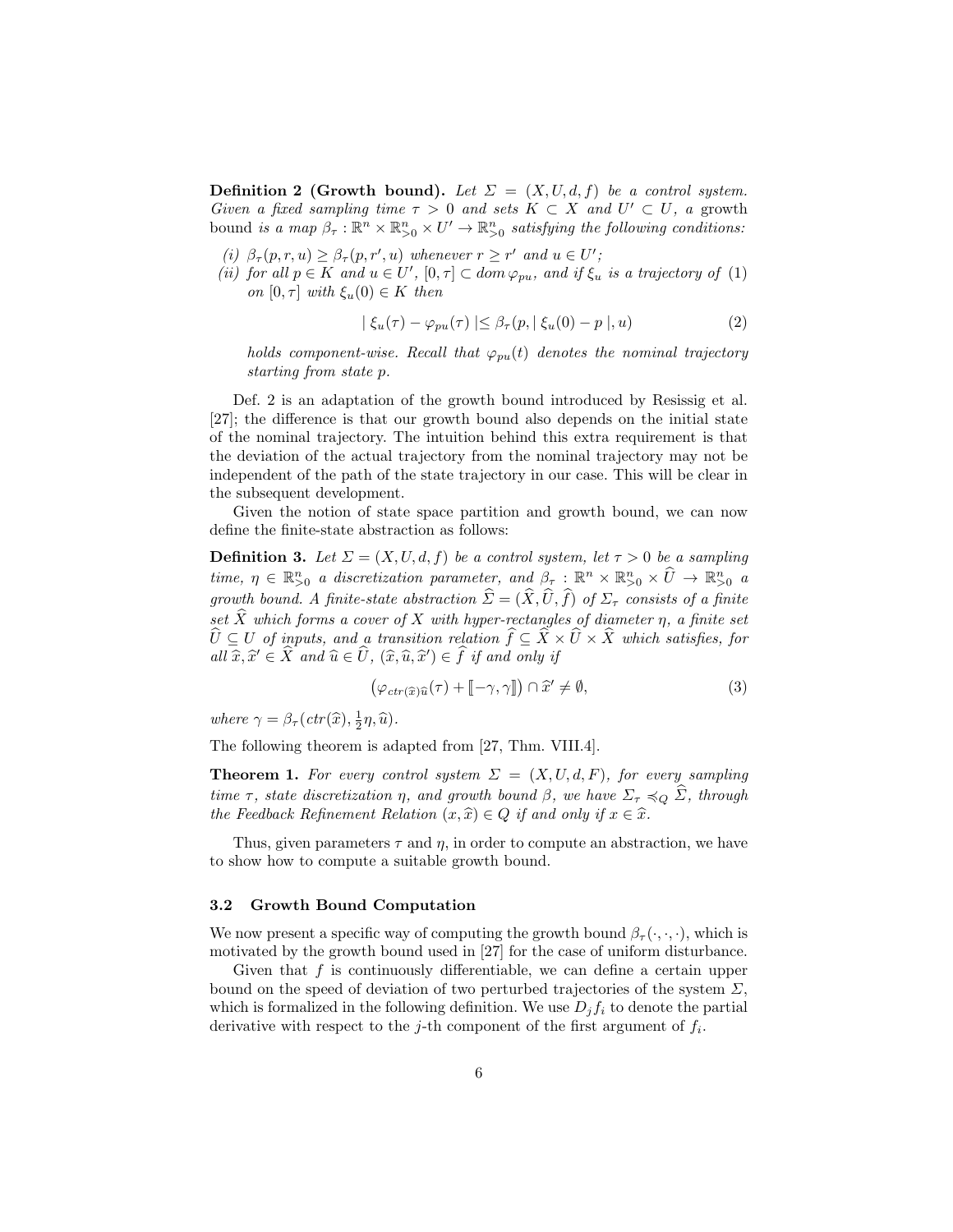**Definition 4.** For a given control system  $\Sigma = (X, U, d, f)$ , let  $K \subseteq K' \subseteq X$ be sets, where K' is convex, such that for all  $u \in U'$  and for all  $t \in [0, \tau]$ ,  $\xi_u(0) \in K$  implies  $\xi_u(t) \in K'$ . Define the parametrized matrix  $L: U' \to \mathbb{R}^{n \times n}$ which satisfies

$$
L_{i,j}(u) \ge \begin{cases} \sup_{x \in K'} D_j f_i(x, u) & \text{if } i = j, \\ \sup_{x \in K'} |D_j f_i(x, u)| & \text{otherwise.} \end{cases} \tag{4}
$$

In the following, we use the maximum disturbance functions  $w(t; p, u, z(t)) :=$  $\sup\{d(x',u) \mid x' \in [\varphi_{pu}(t) - z(t), \varphi_{pu}(t) + z(t)]\}$  and  $w_{\max}(u) = \sup\{d(x,u) \mid u \in [0, T] \}$  $x \in X$ . Note that we use semicolon in the function argument to separate variables (symbols preceding the semicolon) from parameters (symbols following the semicolon). The following theorem establishes a way of sound computation of the growth bound.

**Theorem 2.** Fix a time-sampling parameter  $\tau > 0$ . Let  $\Sigma = (X, U, d, f)$  be a control system, and  $z : \mathbb{R}_{>0} \to X$  be a solution to the initial value problem:

$$
\dot{z}(t) = L(u)z(t) + \overline{w}(t;u), \quad z(0) = r \tag{5}
$$

where for all  $t \in [0, \tau]$ ,  $\overline{w}(t; u) \geq w(t; p, u, z(t))$ . Then any trajectory  $\xi_u(\cdot)$  of  $\Sigma$ with  $|\xi_u(0)-p| \leq r$  is continuable to  $[0, \tau]$ , and  $|\xi_u(t)-\varphi_{pu}(t)| \leq z(t)$  holds for all  $t \in [0, \tau]$ . In particular,  $\beta_{\tau}(p, r, u) = z(\tau)$  is a growth bound of (1) on K, U' associated with  $\tau$ .



Fig. 2. Growth bound computation. The dashed line shows the nominal trajectory and the solid lines show the ideal growth bound  $z^*$ . The dotted lines show the upper bound  $z_{\text{max}}$ . Having computed  $\bar{z}$  at time  $t'$ , we want to compute  $\bar{z}$  at time  $t' + \delta$ . The green lines show that it is unsound to use  $\bar{z}(t')$  to compute a bound on the disturbance in the interval  $[t', t' + \delta)$ . Instead, we compute  $\overline{v}$  using the estimate  $\overline{z}(t')$  and the upper bound  $w_{\text{max}}$  on the error (the red lines). Using  $\bar{v}(t' + \delta)$ , we estimate  $\bar{z}(t' + \delta)$  soundly.

The proof of Thm. 2 relies on a lemma adopted from [27].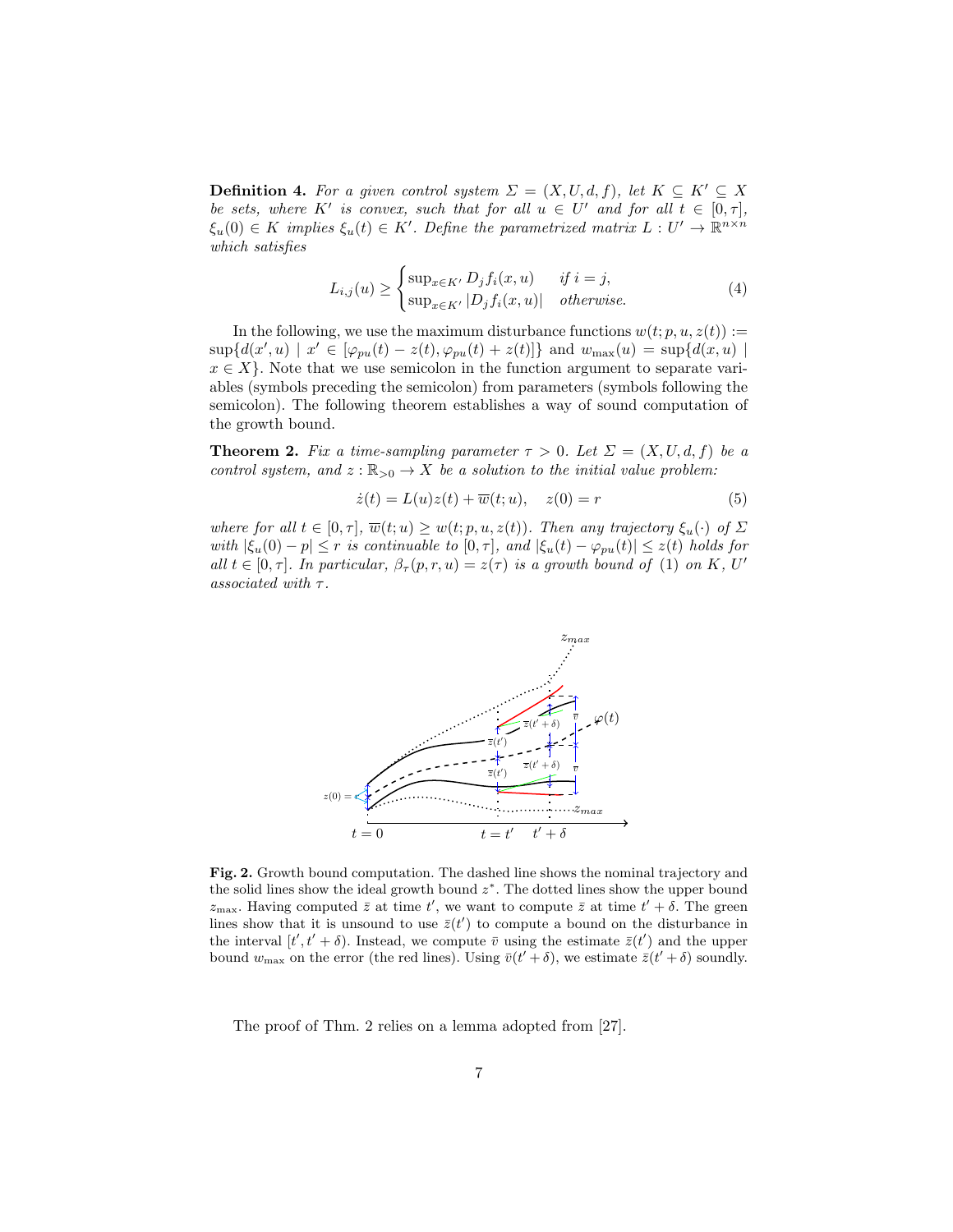**Lemma 1.** Let for any given  $\tau > 0$  and  $A \subseteq \mathbb{R}^n$ ,  $\xi_i : [0, \tau] \to A$  with  $i \in \{1, 2\}$ be two perturbed solutions of a control system with continuous right hand side  $f: \mathbb{R}^n \to \mathbb{R}^n$  s.t. the following holds for almost all  $t \in [0, \tau]$ :

$$
|\dot{\xi}_i(t) - f(\xi_i(t))| \le w_i(t)
$$
\n<sup>(6)</sup>

where  $w_i : [0, \tau] \to \mathbb{R}^n_{>0}, i \in \{1, 2\}$  are integrable. Let  $L \in \mathbb{R}^{n \times n}$  be a matrix with non-negative off-diagonal entries, and let for all  $x, y \in A$  we have

$$
x_i \ge y_i \Rightarrow f_i(x) - f_i(y) \le \sum_{j=1}^n L_{i,j} |x_j - y_j|.
$$
 (7)

Let  $\rho : [0, \tau] \to \mathbb{R}^n_{>0}$  be absolutely continuous and satisfying

$$
\dot{\rho}(t) = L\rho(t) + w_1(t) + w_2(t)
$$
\n(8)

for almost all  $t \in [0, \tau]$ . Then  $|\xi_1(0) - \xi_2(0)| \leq \rho(0)$  implies  $|\xi_1(t) - \xi_2(t)| \leq \rho(t)$ for every  $t \in [0, \tau]$ .

### Proof (Proof of Thm. 2).

Condition (i) in Def. 2 follows from the same argument in the proof of [27, Thm. VIII.5]. In order to prove Condition (ii), we will apply Lem. 1 to an unperturbed trajectory  $\xi_1 = \varphi_{pu}(\cdot)$  (with  $w_1(t)$  uniformly set to 0) and a perturbed trajectory  $\xi_2 = \xi_u(\cdot)$  (with  $w_2(\cdot) = w(\cdot)$ ) of (1). To be able to do that, we first prove (6) and (7). (6) holds by definition of  $\overline{w}(\cdot; p, u, z(\cdot))$  in Thm. 2: At any time instant t,  $w(t; p, u, z(t))$  gives the supremum of the disturbances experienced by all the perturbed trajectories  $\xi_u(t)$  which started from p. (7) follows by the same argument as in the proof of [27, Thm. VIII.5].

Now note that since both  $d(\cdot, u)$  and  $\xi(\cdot)$  are continuous functions, hence  $d(\xi(\cdot), u)$  is also a continuous function. Then the time varying map  $W : t \mapsto$  $\llbracket -d(\xi(t), u), d(\xi(t), u) \rrbracket$  can be shown to be upper semi continuous w.r.t. inclusion (in t). So by Filippov's Lemma [9], there exists an integrable map  $m : [0, \tau] \rightarrow$  $\llbracket -d_{\max}, d_{\max} \rrbracket$  such that  $\xi(t) = f(\xi(t), u) + m(t)$  for any  $t \in [0, \tau]$ . The rest of the first part of the proof amounts to applying Lem. 1 to derive the inequality (2), and showing that any trajectory  $\xi_u : [0, \tau'] \to K'$  is continuable to  $[0, \tau]$ . These follow the same arguments as in the proof of [27, Thm. VIII.5], and is omitted.

The second part of Thm. 2 follows by observing that for any two  $\overline{w}_1(\cdot)$  and  $\overline{w}_2(\cdot)$  with  $z_1(\cdot)$  and  $z_2(\cdot)$  being the associated solutions of (5), if for all  $t \in [0, \tau]$ ,  $\overline{w}_1(t) \ge \overline{w}_2(t) \ge w(t; p, u, z(t))$  holds, then since the r.h.s. of (5) and  $z(0)$  are positive, hence for all  $t \in [0, \tau]$ ,  $z_1(t) \geq z_2(t)$  holds. Hence  $z^*(\cdot)$  must be the smallest possible solution of the ODE  $(5)$ .

In the following, we write  $z_{\text{max}}(\cdot; r, u)$  for the solution of the IVP (5) when  $\overline{w}(\cdot;u) = w_{\text{max}}(u)$  and write  $z^*(\cdot; p, r, u)$  for the solution when  $\overline{w}(\cdot; u) =$  $w(\cdot; p, u, z(\cdot))$ . Note that in either case, existence and uniqueness of the solution is guaranteed by the continuity of both the r.h.s. and the first order partial derivative of the r.h.s. w.r.t.  $z(t)$ ; the non-trivial latter case follows from the fact that the function  $d(\cdot, u)$  has continuous first order derivative.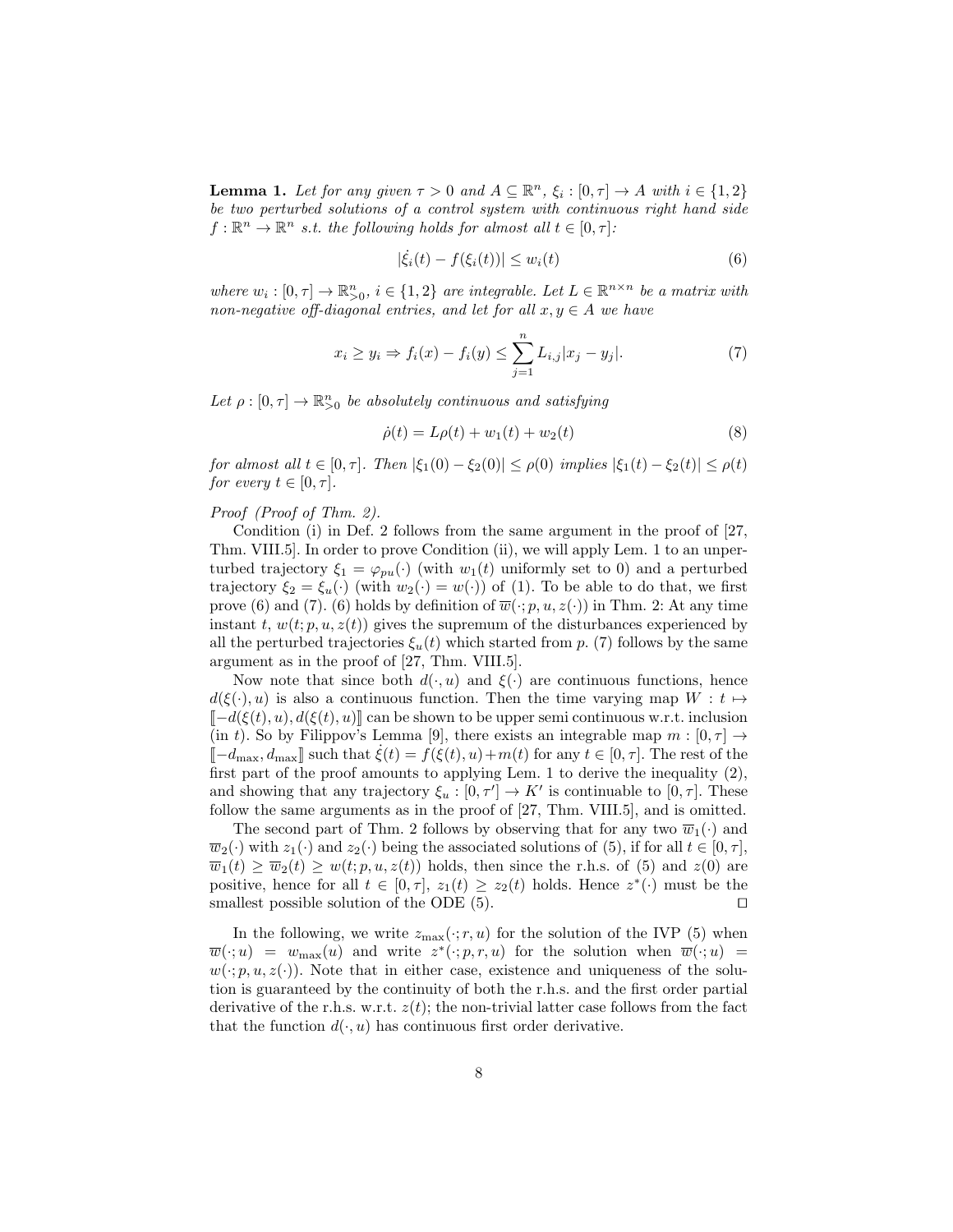Remark 1. For all feasible  $\overline{w}(t; u)$ , if  $z(t)$  is associated with the disturbance  $\overline{w}(t; u)$ , then  $z^*(t; \cdot, \cdot, \cdot) \leq z(t) \leq z_{\text{max}}(t; \cdot, \cdot)$  holds for all t. That is,  $z^*(\tau; \cdot, \cdot, \cdot)$  is the tightest growth bound for a fixed  $L(u)$  and  $z_{\text{max}}(\tau; \cdot, \cdot, \cdot)$  is an upper bound. The growth bound used in [27] is basically  $z_{\text{max}}(\tau; \cdot, \cdot)$ .

Unfortunately, when  $\overline{w}(t; u) = w(t; p, u, z(t))$ , (5) is a highly non-linear ODE, and it is difficult to obtain a closed form solution for  $z(t)$ , if it exists at all. On the other hand, numerical computation of  $z(t)$  will be unsound due to the unavoidable time-discretization: At any given time-step  $k$ , w will be estimated based on the disturbances seen upto the previous time-step  $k - 1$ , which could be smaller than the actual disturbances seen in the interval  $((k-1)h, kh]$ , where h is the step size of the numerical solver (see Fig. 2).

For these reasons, we only give an algorithm that approximates the value of  $z^*(t; p, r, u)$  by  $\overline{z}(t; p, r, u, \delta)$  for a fixed parameter  $\delta \in (0, \tau]$ , such that the approximation  $\overline{z}(\tau;p,r,u,\delta)$  is a sound growth bound of (1) and the approximation error can be made arbitrarily small. (Soundness of  $\overline{z}(\tau;p,r,u,\delta)$  as a growth bound essentially prove that the numerical solution that we present later is also sound.) We introduce a conservative over-approximation of  $w(t; p, u, z(t))$  that does not depend on  $z(t)$ , and the conservatism can be made arbitrarily small by tuning  $\delta$ . This is based on an an assume-guarantee style decomposition of the computation of  $w(t; p, u, z(t))$ . For any  $t \geq 0$ , define  $t^- := \max\{0, t - \delta\}$ . Assume that for any given  $t \geq 0$ , the value of  $\overline{z}(t^-; p, r, u, \delta)$  is already known, and in particular,  $\overline{z}(0; p, r, u, \delta) = r$ . Then we can *quarantee* that the overapproximation of the maximum disturbance seen at time t is  $\overline{v}(t; p, r, u, \delta) :=$  $\sup\{d(x') \mid \varphi_{pu}(t) - \varepsilon \leq x' \leq \varphi_{pu}(t) + \varepsilon\},\$  where  $\varepsilon = z_{\text{max}}(\delta^{-}; \overline{z}(t^{-}; p, r, u, \delta), u)$ and  $\delta^- = \min\{t, \delta\}$ . Fig. 2 shows the calculations.

We write  $\overline{z}(\cdot; p, r, u, \delta)$  for the solution of the IVP (5) when  $\overline{w}(\cdot; u)$  is set to  $\overline{v}(\cdot; p, r, u, \delta)$ . Note that existence and uniqueness of the solution is guaranteed, because the right hand side is both continuous and has continuous first order partial derivative with respect to  $z(t)$ : the proof is trivial when we note that  $\overline{v}(t; \cdot, \cdot, \cdot, \delta)$  is independent of  $\overline{z}(t; \cdot, \cdot, \cdot, \delta)$ . For every  $\delta > 0$ , the solution  $\overline{z}(\tau; p, r, u, \delta)$  is a growth bound, and the smaller the value of  $\delta$ , the tighter is the growth bound, and hence the less conservative (i.e. less non-determinism) is the abstract transition system. This is formalized using the following theorem.

**Theorem 3.** Using the notation as in Thm. 2, for all  $\delta > 0$  and for all  $t \in [0, \tau]$ ,  $\overline{v}(t; p, r, u, \delta) \geq w(t; p, u, z^*(t))$ . Moreover, for all  $t \in [0, \tau]$  and for all  $\varepsilon > 0$ , there exists  $a \delta > 0$ , s.t.  $|\overline{z}(t; p, r, u, \delta) - z^*(t; p, r, u)| < \varepsilon$ .

It is easy to see from Thm. 3 that by fixing  $t = \tau$ , we can always find a small enough  $\delta > 0$  to get an arbitrarily tight and sound growth bound  $\beta_{\tau}(p,r,u) = \overline{z}(\tau;p,r,u,\delta)$ . Moreover, it can be shown that if  $L(u)$  is a nonnegative matrix, then a  $\delta$  corresponding to  $t = \tau$  and  $\varepsilon > 0$  ensures that  $|\overline{z}(t; p, r, u, \delta) - z^*(t; p, r, u)| < \varepsilon$  for all  $t \in [0, \tau]$ .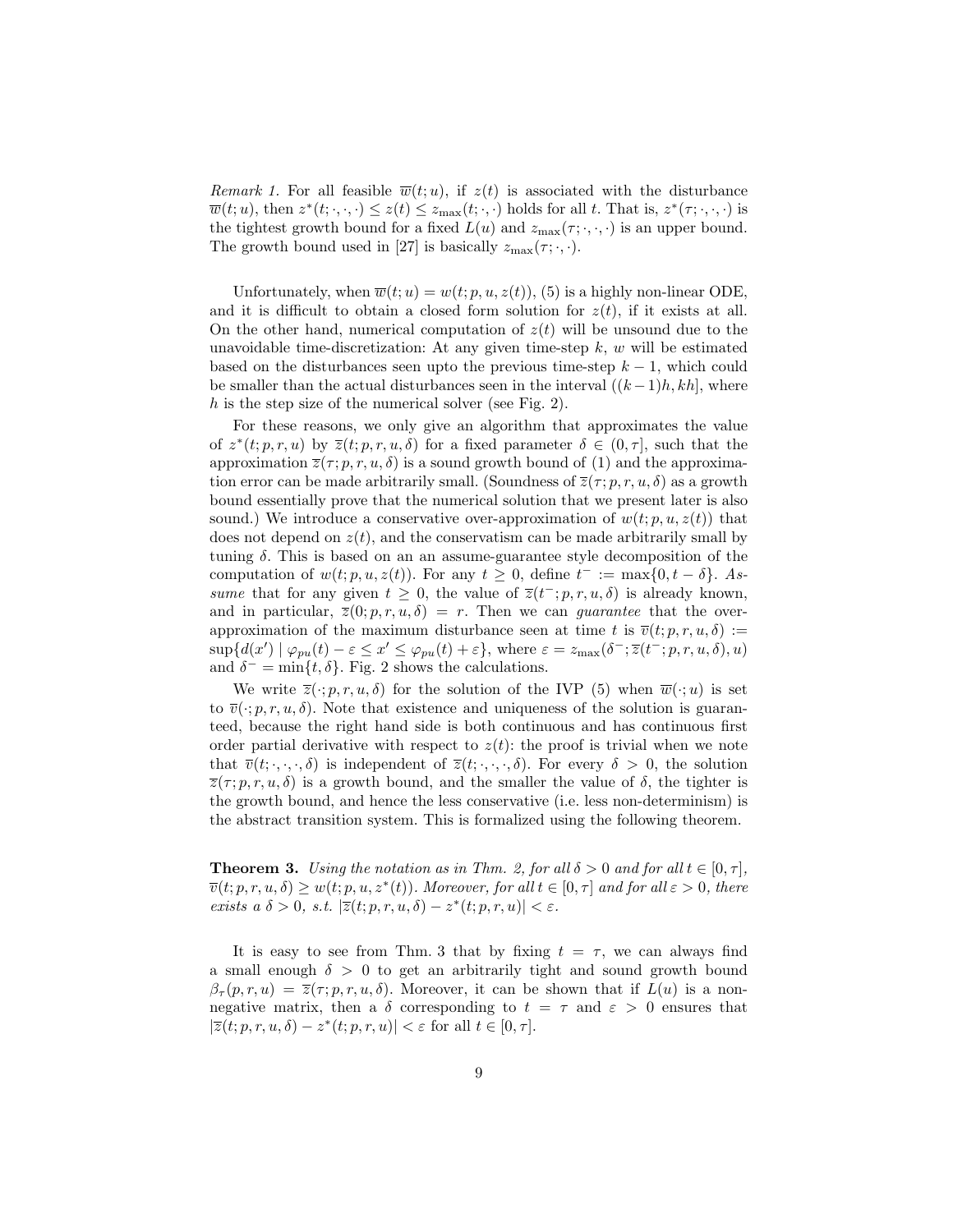#### 3.3 ComputeAbs: Abstraction Algorithm

The abstraction algorithm ComputeAbs iterates over all the abstract stateinput pairs  $(\widehat{x}, \widehat{u}) \in \widehat{X} \times \widehat{U}$ . For each pair, it computes the set of transitions  $(\widehat{x}, \widehat{u}, \widehat{x}')$  using an ODE solver in the following way.<br>First, for all  $(\widehat{x}, \widehat{u})$ , the disturbance function d

First, for all  $(\hat{x}, \hat{u})$ , the disturbance function d is over-approximated using a piecewise constant function  $\widehat{d}: \widehat{X} \times \widehat{U} \to \mathbb{R}^n$  defined as

$$
\widehat{d}(\widehat{x},\widehat{u}) := \sup_{x' \in \widehat{x}} \{d(x',\widehat{u})\}.
$$
\n(9)

Second, a numerical ODE solver is used to jointly solve the IVP for the dynamics and the growth bound:

$$
\dot{x}(t) = f(x(t), u), \quad x(0) = \text{ctr}(\hat{x})
$$
\n<sup>(10)</sup>

$$
\dot{z}(t) = L(u)z(t) + \hat{w}(t;u), \quad z(0) = \frac{1}{2}\eta
$$
\n(11)

where  $\widehat{w}(t; u)$  approximates  $\overline{w}(t; u)$  as described below.

The numerical algorithm used in our implementation is based on 4th order Runge-Kutta method. The ODE solver uses a fixed step size  $h > 0$ . For soundness, we need to make sure that the distance between two consecutive intermediate points obtained during the numerical solution of the IVP are not separated by a distance more than the discretization  $\eta$ . The following condition ensures this property:

$$
\eta \ge \sup_{x,u} |f(x,u)| \times h. \tag{12}
$$

Using the notation used in Thm. 3 we set  $\delta = h$ . This sets  $\delta^- = \delta = h$ ,  $t^- =$  $t - \delta = t - h$  (note that each time point t equals kh for some  $k \in \mathbb{N}$ ) and  $\varepsilon = z_{\text{max}}(\delta^-; z^*(t-h; p, r, u), u)$ . Finally, we define

$$
\widehat{w}(t;u) = \sup_{\widehat{x}'} \{ \widehat{d}(\widehat{x}',u) \mid \widehat{x}' \in \widehat{X} \text{ s.t. } \widehat{x}' \cap (x(t) + \llbracket -r(t) - \varepsilon, r(t) + \varepsilon \rrbracket) \neq \emptyset \}
$$

Remark 2. Notice that the solution  $z_{\text{max}}(t; r, u)$  can be written explicitly as  $e^{L(u)t}r + \int_0^t e^{L(u)(t-s)}w_{\text{max}}(u)ds.$  Since  $t = \delta^-$  is fixed, for each  $\hat{u}$ , we can precompute the matrix exponential  $e^{L(\widehat{u})\delta^{-}}$  and the above integral for  $t = \delta^{-}$ , and compute  $\varepsilon$  as an affine transformation of  $z^*(t-h; p, r, u)$ .

Based on the solution  $(x(\tau), z(\tau))$  returned by the ODE solver, the abstraction algorithm adds transitions  $(\widehat{x}, \widehat{u}, \widehat{x}')$  for every  $\widehat{x}, \widehat{x}' \in \widehat{X}$  and every  $\widehat{u} \in \widehat{U}$ <br>such that  $\widehat{x}' \cap [x(\tau) + \tau(\tau) + z(\tau)] \neq \emptyset$ such that  $\widehat{x}' \cap [x(\tau) + -z(\tau), x(\tau) + z(\tau)] \neq \emptyset$ .

Related Work on Reach-tube Computation Our growth bound can be seen as a special case of over-approximating the set of reachable states of perturbed nonlinear systems over a bounded time horizon. We compare our setting with related work in reach-tube construction and point out some specifics of our setting. Reach-set (set of reachable states after a fixed time horizon), and reach-tube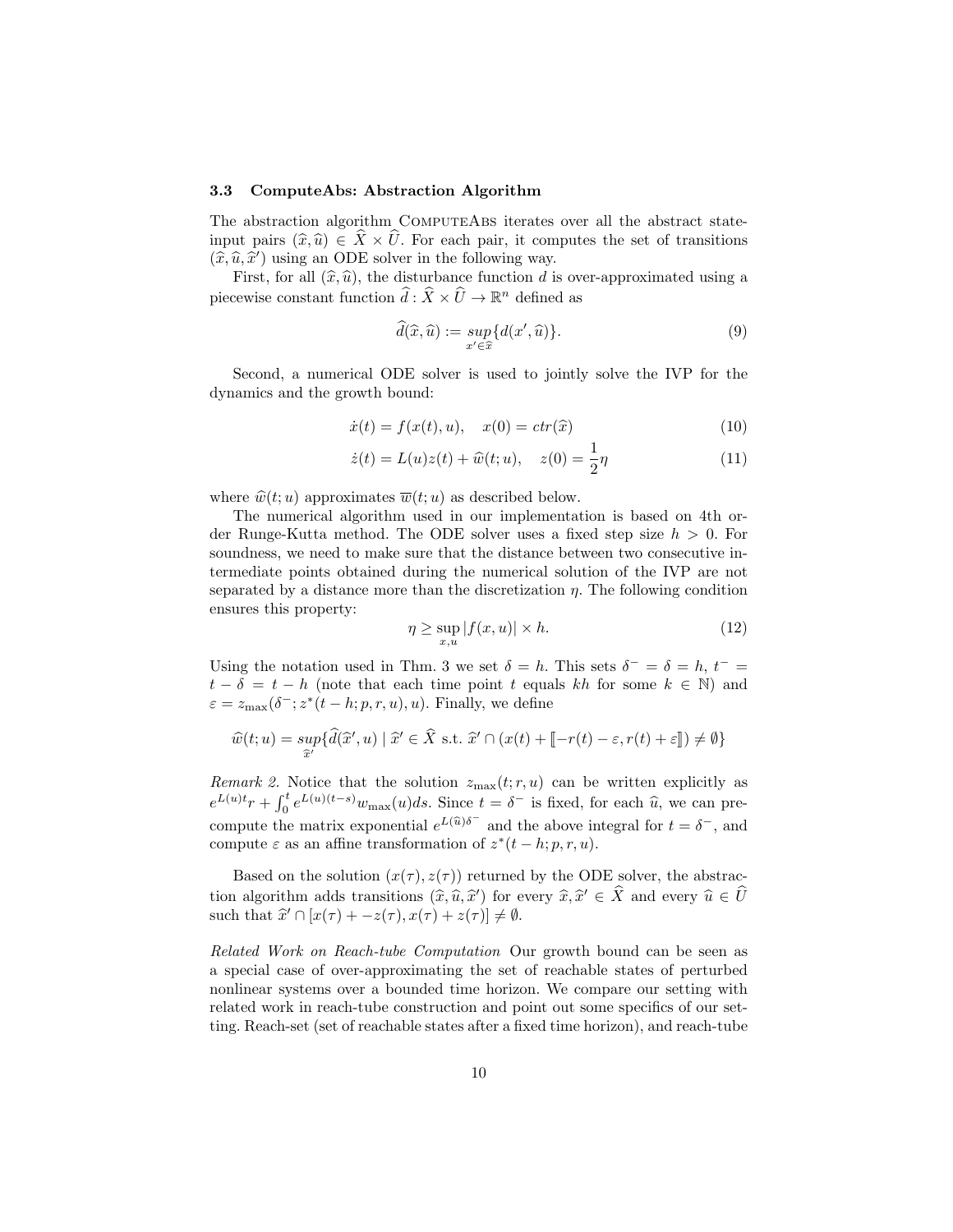(set of reachable states in an interval of time) computation is a very well explored area in the hybrid systems research. The problem of exact computation of reachset or reach-tube is undecidable for general nonlinear systems [16]. Despite that, many researchers have presented various ways to approximate reach-set and reach-tube computation in the past. We point out few features of our growth bound computation in contrast to the reach-set computation in the existing literature. First, the difficulties: our dynamics is non-linear and in continuous time (unlike, e.g., [11, 28]), we do not assume any stability conditions (unlike [13]) and our disturbances are state- and input-dependent and depend on the intersampling behavior of the underlying trajectories (unlike [19, 27]). On the oher hand, in our setting, the reach-set is guaranteed to be convex hyper-rectangles, so that checking intersection with abstract states is efficient (unlike [30, 1, 14]) and the numerical algorithm always terminates (unlike [30]).

# 4 Experimental results

We implemented COMPUTEABS as an extension of SCOTSv0.2 [29], and evaluated the algorithms on 4 benchmark examples to show the effectiveness of our method. All the experiments of this section were performed on an Intel $(R)$ Xeon(R) Processor E7-8857 v2 (3.00GHz) with 16 GB memory.

Since we focus on the abstraction step of ABCS in this paper, no data related to synthesis is presented. However, we emphasize that the number of abstract transitions is a good indicator for the chances of successful synthesis. More transitions indicates a less accurate abstraction making the synthesis harder.

| Case Study               |                                   |         | SCOTSv0.2 COMPUTEABS relative |             |
|--------------------------|-----------------------------------|---------|-------------------------------|-------------|
| Vehicle (3d)             | # transitions $3.123 \times 10^7$ |         | $2.921 \times 10^{7}$         | 55%         |
|                          | time $(\sec.)$                    | 16.81   | 24.64                         | $0.7\times$ |
| $\text{Manipulator}(4d)$ | # transitions $1.244 \times 10^9$ |         | $1.048 \times 10^{9}$         | 84%         |
|                          | time $(\sec.)$                    | 735.65  | 1012.34                       | $0.7\times$ |
| Cancer treatment $(3d)$  | # transitions $8.301 \times 10^8$ |         | $7.263 \times 10^{8}$         | 88%         |
|                          | time $(sec.)$                     | 28.28   | 78.56                         | $0.4\times$ |
| Aircraft landing (3d)    | # transitions $5.530 \times 10^9$ |         | $2.047 \times 10^{9}$         | 37%         |
|                          | time $(\sec.)$                    | 264.099 | 528.62                        | $0.5\times$ |

Table 1. Experimental results for four different system models : Comparison of SCOTSv0.2 and ComputeAbs in terms of number of transitions (top) and computation time (bottom).

In the following, we provide more information about the model used in each of the experiments. A performance comparison between ComputeAbs and the original SCOTSv0.2 for all the experiments is summarized in Table 1.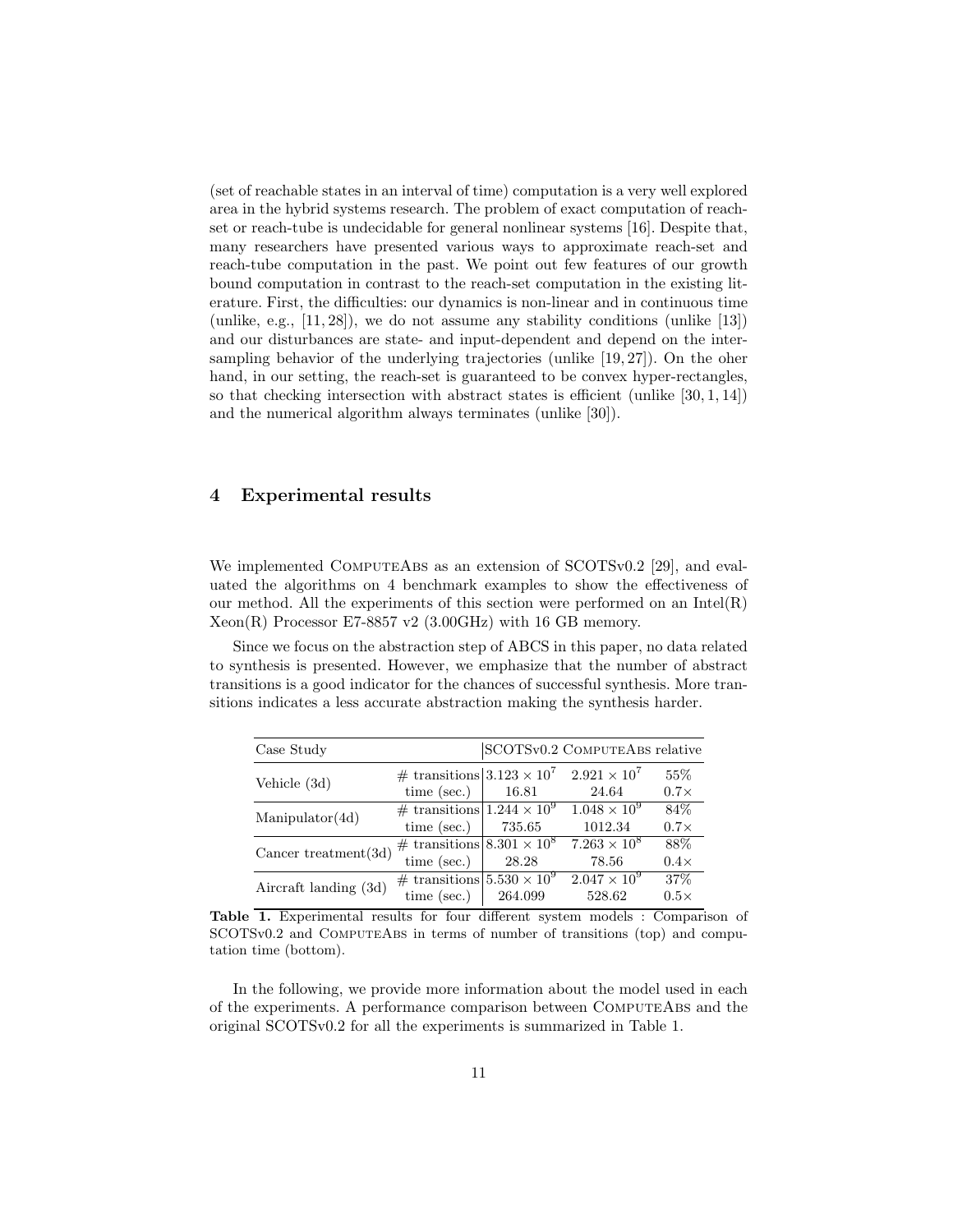#### 4.1 Vehicle Dynamics

The model. We consider the three-dimensional vehicle dynamics

$$
\dot{x}_1 = \frac{u_1 \cos(\alpha + x_3)}{\cos \alpha} + [-d_1(x_1, x_2), d_1(x_1, x_2)]]
$$
  
\n
$$
\dot{x}_2 = \frac{u_1 \sin(\alpha + x_3)}{\cos \alpha} + [-d_2(x_1, x_2), d_2(x_1, x_2)]]
$$
  
\n
$$
\dot{x}_3 = u_1 \tan u_2,
$$

adapted from [27], where the states  $x_1, x_2$  and  $x_3$  respectively represent the twodimensional coordinates and the orientation of the vehicle as function of time. The control inputs  $u_1$  and  $u_2$  represent the rear wheel velocity and the steering angle, respectively, and  $\alpha$  is a parameter given by  $\alpha = \tan^{-1}(\tan(u_2)/2)$ . The bounds for the state and input spaces are given by  $[0, 10] \times [0, 6] \times [-3.5, 3.5]$ and  $[-1, 1] \times [-1, 1]$ , respectively. The disturbance functions  $d_i(\cdot, \cdot)$  for  $i \in \{1, 2\}$ are given by

$$
d_i(x_1, x_2) = \begin{cases} 0.1 & (x_1, x_2) \in (0.45, 2.55) \times (1.95, 4.05), \\ 0.05 & \text{otherwise}, \end{cases}
$$

where we assume that the function  $d_i$  are interpolated using a rapidly changing smooth function (e.g. a sigmoid-like curve) in the boundary of  $(0.45, 2.55) \times$ (1.95, 4.05). (This is needed as per the assumption on the disturbance function.)

The parameters used for computing the abstract system are given by  $\eta =$  $[0.2 \ 0.2 \ 0.2]^T$ ,  $\omega = [0.3 \ 0.3]^T$  and  $\tau = 0.3s$ , where  $\omega$  is a parameter used to discretize the input space.

ComputeAbs vs. SCOTSv0.2. As SCOTSv0.2 requires a uniform disturbance, we need to use the disturbance  $0.1 = \sup\{0.1, 0.05\}$  in the whole state space. In contrary, our ComputeAbs takes advantage of the much smaller disturbance 0.05 appearing in a big part of the state space. This gives a more conservative abstraction with 31 million transitions for SCOTSv0.2, as opposed to a significantly less conservative abstraction with 29 million transitions for COMPUTEABS (see Table 1, first line, third and fourth column).

We demonstrate this conservativeness using a controller synthesis example with reachability specification [31] for the vehicle dynamics (Fig. 1). The goal of the controller is to eventually make the vehicle reach the hatched region at the bottom right of the state space, while avoiding the gray obstacles. The crosshatched region has the disturbances 0.1, and the rest of the state space has disturbance 0.05 (we interpolate the disturbance in the boundary by a smooth function). The purple region and the green region represent the winning domain for the controller synthesis problem when we use  $SCOTSv0.2$  and COMPUTEABS for computing the abstraction respectively. The conservativeness of the abstraction computed using SCOTSv0.2 is clear from the fact that the purple region is in this case a proper subset of the green region.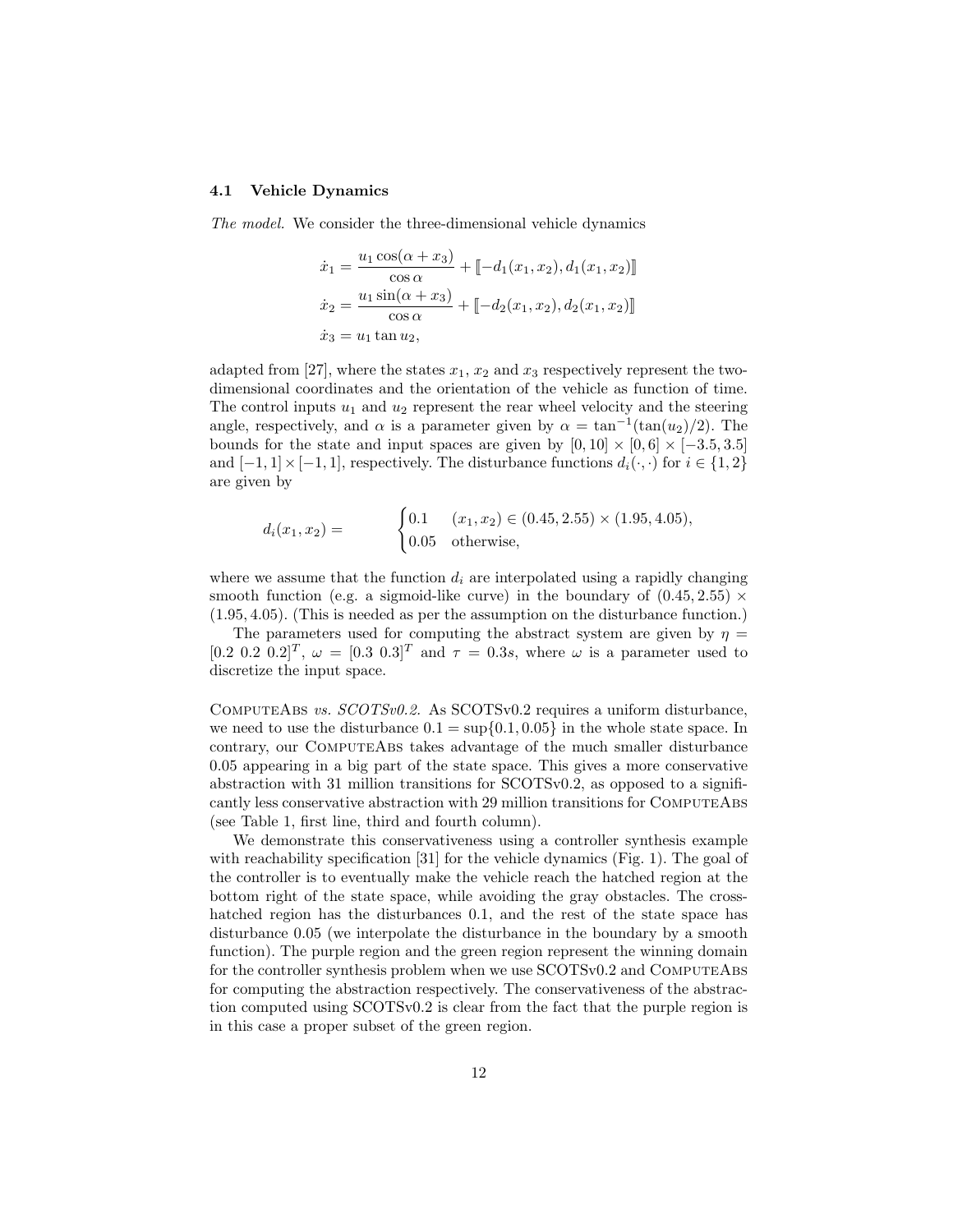### 4.2 Robotic Manipulator Arm

We consider the dynamics of a two-degree-of-freedom robotic manipulator arm [7] with continuous friction (function of joint velocity) [20]. Controlling the orientation of such a manipulator has appeared in several papers [8, 25]. Since the friction varies significantly with the joint velocity, a worst case bound on the friction is prohibitive to controller design using ABCS. Hence, an abstraction that is based on non-uniform disturbance is crucial. Moreover, due to wear and tear of the joints, frictions at different parts might change over time.

The dynamics of the manipulator are given by

$$
\tau_1 - \tau_F(\dot{\theta}_1) = m_2 l_2^2 (\ddot{\theta}_1 + \ddot{\theta}_2) + m_2 l_1 l_2 c_2 (2 \ddot{\theta}_1 + \ddot{\theta}_2) + (m_1 + m_2) l_1^2 \ddot{\theta}_1 - m_2 l_1 l_2 s_2 \dot{\theta}_2^2 - 2 m_2 l_1 l_2 s_2 \dot{\theta}_1 \dot{\theta}_2 + m_2 l_2 g s_{12} + (m_1 + m_2) l_1 g s_1 \tau_2 - \tau_F(\dot{\theta}_2) = m_2 l_1 l_2 c_2 \ddot{\theta}_1 + m_2 l_1 l_2 s_2 \dot{\theta}_1^2 + m_2 l_2 g s_{12} + m_2 l_2^2 (\ddot{\theta}_1 + \ddot{\theta}_2),
$$

where for  $i \in \{1,2\}, \theta_i$  represent the angular displacements of the two arms,  $\tau_i \in [-20, 20]$  represent the motor torques, and  $\tau_F : \dot{\theta} \mapsto \gamma_1(\tanh(\gamma_2 r\dot{\theta}) \tanh(\gamma_3 r\dot{\theta}) + \gamma_4 \tanh(\gamma_5 r\dot{\theta}) + \gamma_6 r\dot{\theta}$  represents the torque produced due to the friction as a function of the angular velocity  $\theta$ . The values of the other parameters are given by  $m_1 = 1$ ,  $m_2 = 1$ ,  $l_1 = 0.5$ ,  $l_2 = 0.5$ ,  $g = 9.8$ ,  $\gamma_1 = 0.25$ ,  $\gamma_2 = 100, \gamma_3 = 10, \gamma_4 = 0.1, \gamma_5 = 100, \gamma_6 = 0.01 \text{ and } r = 0.08. \text{ A more detailed}$ explanation of the dynamic model and the friction model can be found in [7] and [20], respectively.

For the abstraction, we use the state space  $\left[-\frac{\pi}{2},\frac{\pi}{2}\right] \times \left[-\frac{\pi}{4},\frac{\pi}{4}\right] \times \left[-\frac{\pi}{2},\frac{\pi}{2}\right] \times$  $[-\frac{\pi}{4}, \frac{\pi}{4}]$  and the discretization parameters  $\eta = [\frac{\pi}{20} \frac{\pi}{40} \frac{\pi}{20} \frac{\pi}{40}]^T$ ,  $\omega = [2 \ 2]^T$  and  $\tau = 3 \cdot 10^{-4}$ , where  $\omega$  is a parameter to discretize the input space.

The state dependent disturbances model the effect of the friction on the overall system which results in complex disturbance functions which we omit due to space constrains.

As can be seen from Table 1, the number of computed transitions is reduced when using COMPUTEABS compared to SCOTSv0.2.

### 4.3 Aircraft Landing Maneuver

We consider the three-dimensional dynamical model

$$
\begin{aligned}\n\dot{x}_1(t) &= \frac{1}{m}(u_1 \cos u_2 - D(u_2, x_1) - mg \sin x_2) + \left[-d_1(x_3), d_1(x_3)\right] \\
\dot{x}_2(t) &= \frac{1}{mx_1}(u_1 \sin u_2 + L(u_2, x_1) - mg \cos x_2) + \left[-d_2(x_3), d_2(x_3)\right] \\
\dot{x}_3(t) &= x_1 \sin x_2 + \left[-d_3(x_3), d_3(x_3)\right]\n\end{aligned}
$$

adapted from [27] where  $(x_1, x_2, x_3) \in [58, 70] \times [-\frac{3\pi}{180}, 0] \times [0, 55]$  are the state variables,  $(u_1, u_2) \in [0, 32000] \times [0, \frac{8\pi}{180}]$  are the control inputs,  $D(u_2, x_1) =$  $(2.7 + 3.08 \cdot (1.25 + 4.2 \cdot u_2)^2) \cdot x_1^2$ ,  $\widetilde{L}(u_2, x_1) = (68.6 \cdot (1.25 + 4.2 \cdot u_2)) \cdot x_1^2$ ,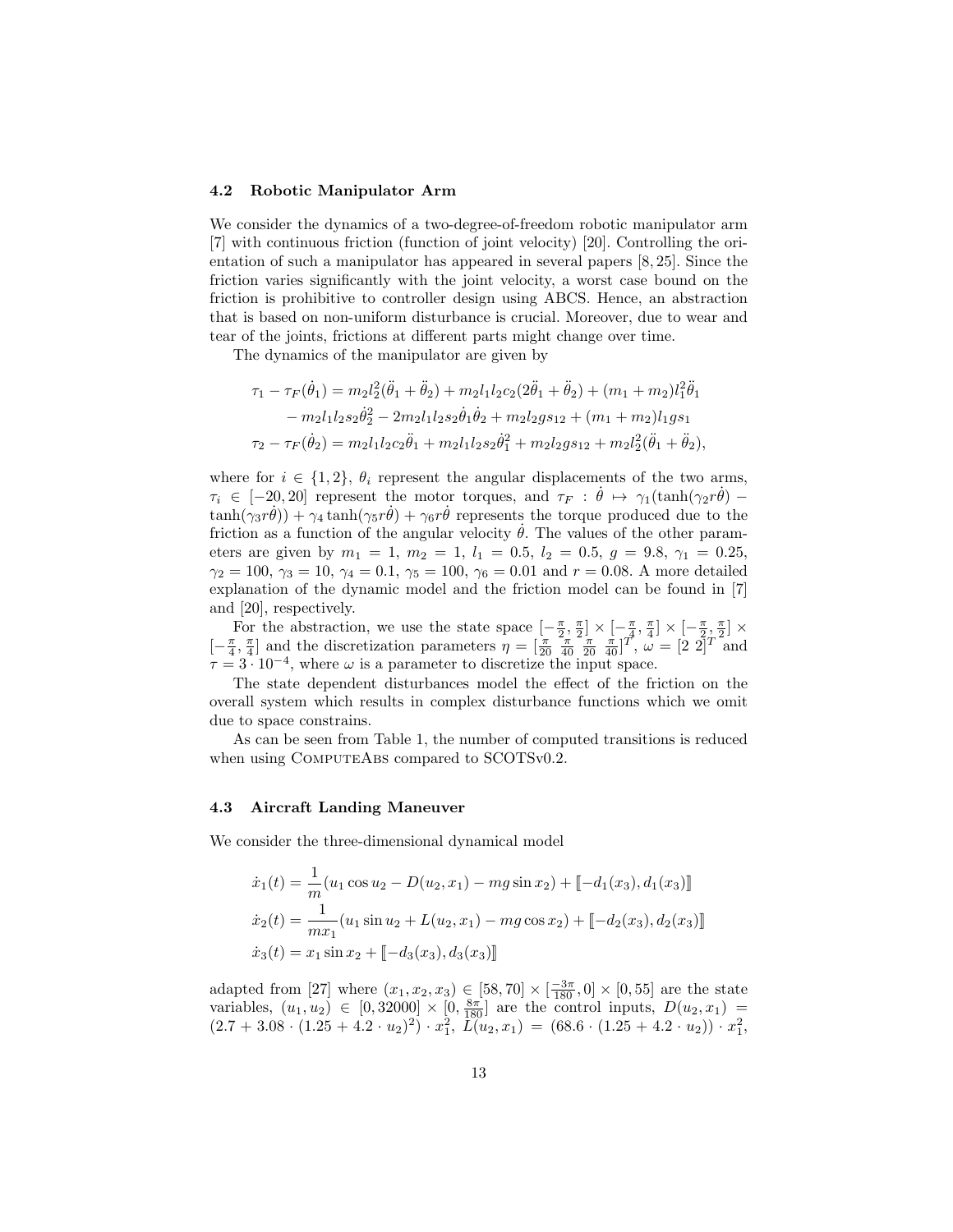$m = 60 \cdot 10^3$  and  $q = 9.81$ . A physical interpretation of variables and parameters can be found in [27].

We consider external state-dependent disturbance bounds

$$
d(x_3) = \begin{cases} [0.203 \ 0.001 \ 0.001]^T & x_3 \in (10 - \frac{14}{334}, 10 + \frac{14}{334}) \\ [0.108 \ 0.002 \ 0]^T & \text{otherwise,} \end{cases}
$$

where we assume that the function  $d$  is element-wise interpolated using rapidly changing smooth functions (e.g. sigmoid-like curves) in the boundary of the region  $x_3 \in (10 - \frac{14}{334}, 10 + \frac{14}{334})$ . The function d can be interpreted as wind turbulence, and are functions of  $x_3$ , where  $d: x_3 \mapsto [d_1(x_3) \ d_2(x_3) \ d_3(x_3)]^T$ . We do not consider any measurement or actuation errors.

The parameters that we use for the abstraction are given by  $\eta =$  $\left(\frac{25}{362}, \frac{3\pi}{80.66}, \frac{56}{334}\right)$ ,  $\omega = (32000, \frac{9}{8} \cdot \frac{\pi}{180})$  and  $\tau = 0.25s$ .

Table 1 shows that the number of computed transitions is also significantly reduced when using COMPUTEABS compared to SCOTSv0.2.

### 4.4 Treatment Model of Prostate Cancer

We consider a dynamical model for the personalized treatment of prostate cancer using hormone-therapy [18]. We consider a perturbed version of the model

$$
\begin{aligned}\n\dot{x}_1 &= \left( \alpha_x \left( k_1 + \frac{(1 - k_1)x_3}{x_3 + k_2} \right) - \beta_x \left( k_3 + \frac{(1 - k_3)x_3}{x_3 + k_4} \right) - m_1 \left( 1 - \frac{x_3}{z_0} \right) \right) x_1 \\
&+ d_1(x_1, x_2, x_3) \\
\dot{x}_2 &= m_1 \left( 1 - \frac{x_3}{z_0} \right) x_1 + \left( \alpha_y \left( 1 - d \cdot \frac{x_3}{z_0} \right) - \beta_y \right) x_2 + d_2(x_1, x_2, x_3) \\
\dot{x}_3 &= \frac{u \cdot z_0 - x_3}{\tau} + d_3(x_1, x_2, x_3)\n\end{aligned}
$$

where  $x = (x_1, x_2, x_3) \in [0, 30] \times [0, 30] \times [0, 30]$  are the state variables,  $u \in$  $\{0, 1\}$  is the input variable modeling the mode switches and  $d_1, d_2, d_3$  are state dependent disturbances given by

$$
d(x) = 10^{-3} \times \begin{cases} [3 \ 1 \ 1]^T & x \in (20.05, 29.95) \times (20.05, 29.95) \times (20.05, 29.95) \\ [0.5 \ 0.5 \ 0.5]^T & \text{otherwise.} \end{cases}
$$

where we assume that the function  $d$  is element-wise interpolated using rapidly changing smooth functions (e.g. sigmoid-like curves) in the boundary of the region  $(20.05, 29.95) \times (20.05, 29.95) \times (20.05, 29.95)$ .

Table 1 shows that the number of computed transitions is reduced when using ComputeAbs compared to SCOTSv0.2.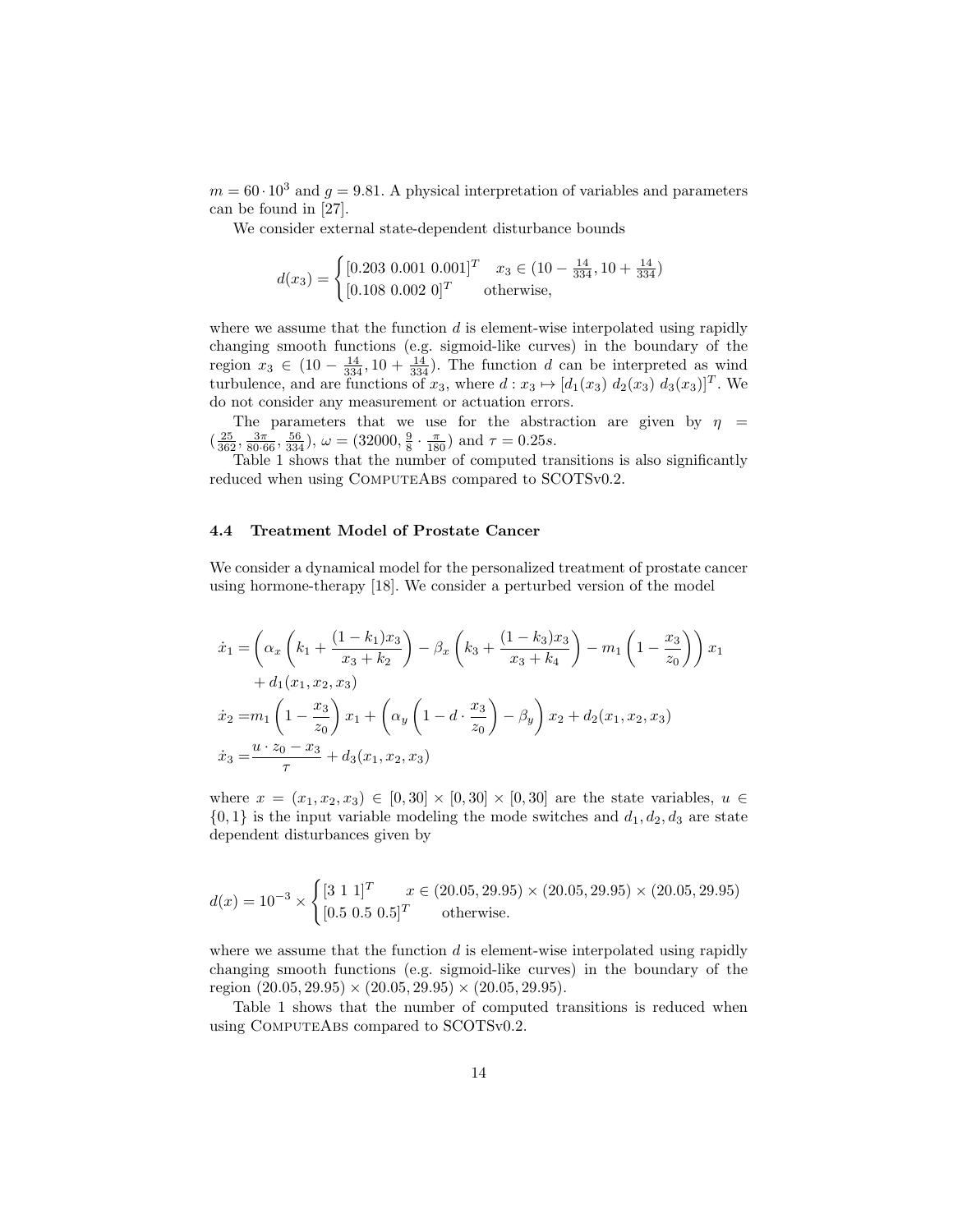# 5 Conclusion

We have presented an algorithm for computing abstractions in ABCS when the disturbance in the dynamics is state- and input-dependent. Computing the abstraction in a sound but not too pessimistic manner requires a more subtle computation of growth bounds. Our experiments show that considering statedependent disturbances can lead to more precise abstractions.

# References

- 1. M. Althoff. Reachability analysis of nonlinear systems using conservative polynomialization and non-convex sets. In HSCC 13, pages 173–182. ACM, 2013.
- 2. R. Alur, T. Henzinger, O. Kupferman, and M. Vardi. Alternating refinement relations. In CONCUR'97, LNCS 1466, pages 163–178. Springer, 1998.
- 3. Y. Bai, K. Mallik, A. Schmuck, D. Zufferey, and R. Majumdar. Incremental abstraction computation for symbolic controller synthesis in a changing environment. In 2019 IEEE 58th CDC, pages 6261–6268, 2019.
- 4. C. Belta, B. Yordanov, and E. A. Gol. Formal Methods for Discrete-Time Dynamical Systems. Springer, 2017.
- 5. F. Berkenkamp, R. Moriconi, A. P. Schoellig, and A. Krause. Safe learning of regions of attraction for uncertain, nonlinear systems with gaussian processes. In CDC 16, pages 4661–4666. IEEE, 2016.
- 6. F. Berkenkamp, M. Turchetta, A. Schoellig, and A. Krause. Safe model-based reinforcement learning with stability guarantees. In Advances in Neural Information Processing Systems, pages 908–918, 2017.
- 7. J. J. Craig. Introduction to robotics: mechanics and control, volume 3. Pearson/Prentice Hall Upper Saddle River, NJ, USA:, 2005.
- 8. J. J. Craig, P. Hsu, and S. S. Sastry. Adaptive control of mechanical manipulators. The International Journal of Robotics Research, 6(2):16–28, 1987.
- 9. A. F. Filippov. On certain questions in the theory of optimal control. SIAM A: Control, 1(1):76–84, 1962.
- 10. J. F. Fisac, A. K. Akametalu, M. N. Zeilinger, S. Kaynama, J. Gillula, and C. J. Tomlin. A general safety framework for learning-based control in uncertain robotic systems. arXiv preprint arXiv:1705.01292, 2017.
- 11. A. Girard. Reachability of uncertain linear systems using zonotopes. In HSCC, pages 291–305. Springer, 2005.
- 12. A. Girard. Controller synthesis for safety and reachability via approximate bisimulation. Automatica, 48(5):947–953, 2012.
- 13. A. Girard, G. Pola, and P. Tabuada. Approximately bisimilar symbolic models for incrementally stable switched systems.  $TAC$ ,  $55(1):116-126$ ,  $2010$ .
- 14. S. M. Harwood and P. I. Barton. Efficient polyhedral enclosures for the reachable set of nonlinear control systems. Mathematics of Control, Signals, and Systems, 28(1):8, 2016.
- 15. D. Hathaway. Using continuity induction. The College Mathematics Journal, 42(3):229–231, 2011.
- 16. T. A. Henzinger, P. W. Kopke, A. Puri, and P. Varaiya. What's decidable about hybrid automata? *Journal of computer and system sciences*,  $57(1):94-124$ , 1998.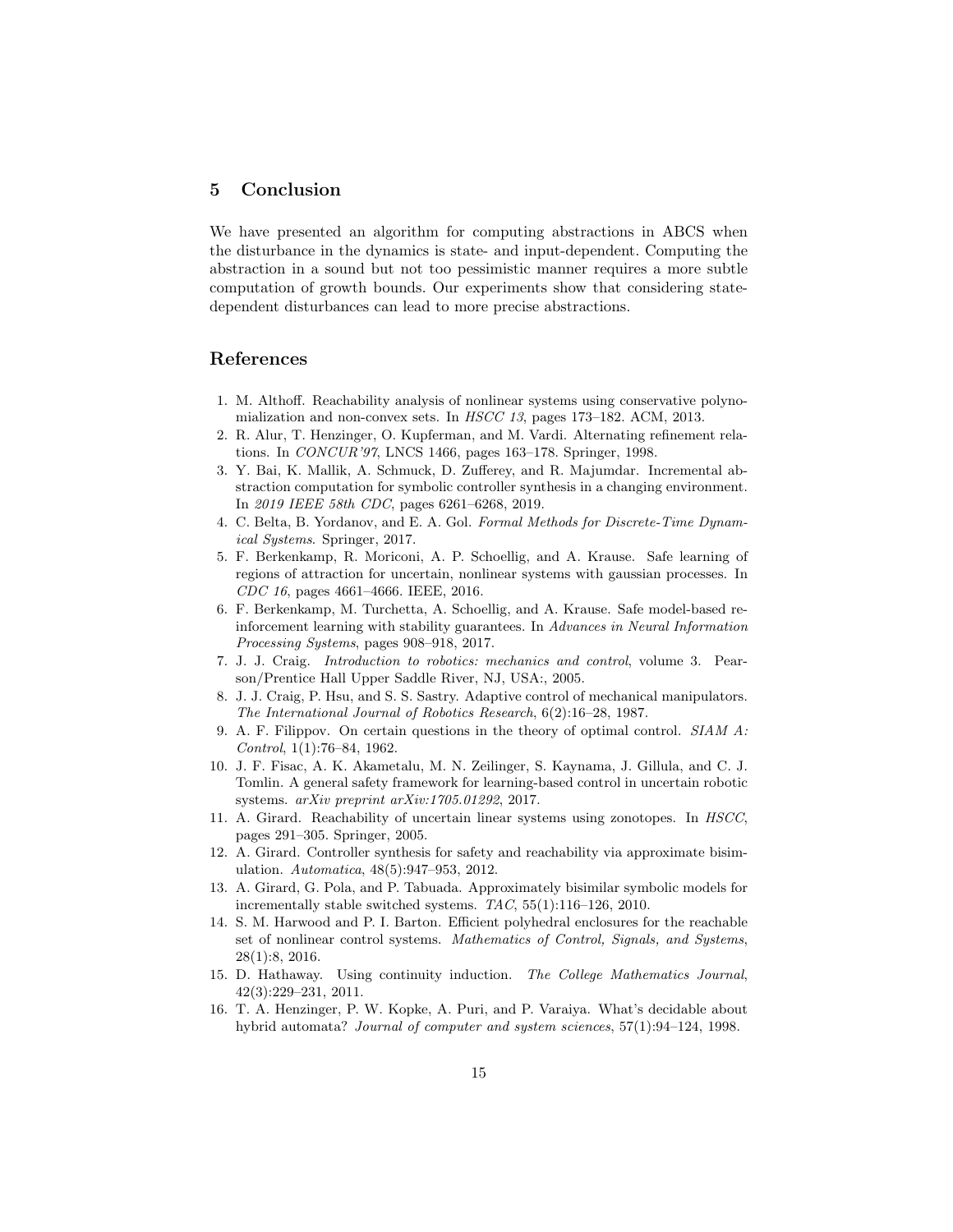- 17. K. Hsu, R. Majumdar, K. Mallik, and A. Schmuck. Multi-layered abstractionbased controller synthesis for continuous-time systems. In HSCC 18, pages 120– 129. ACM, 2018.
- 18. B. Liu, S. Kong, S. Gao, and E. Clarke. Parameter identification using deltadecisions for biological hybrid systems. Technical report, CMU SCS Technical Report, CMU-CS-13-136, 2014.
- 19. J. Liu and N. Ozay. Finite abstractions with robustness margins for temporal logic-based control synthesis. Nonlinear Analysis: Hybrid Systems, 22:1–15, 2016.
- 20. C. Makkar, W. Dixon, W. Sawyer, and G. Hu. A new continuously differentiable friction model for control systems design. In Intl. Conf. Advanced Intelligent Mechatronics 05, pages 600–605. IEEE, 2005.
- 21. O. Maler, A. Pnueli, and J. Sifakis. On the synthesis of discrete controllers for timed systems. In STACS'95, volume 900 of LNCS, pages 229–242. Springer, 1995.
- 22. M. Mazo Jr., A. Davitian, and P. Tabuada. PESSOA: A tool for embedded controller synthesis. In CAV 2010, LNCS 6174, pages 566–569. Springer, 2010.
- 23. T. M. Moldovan and P. Abbeel. Safe exploration in markov decision processes. arXiv preprint arXiv:1205.4810, 2012.
- 24. P. Nilsson, N. Ozay, and J. Liu. Augmented finite transition systems as abstractions for control synthesis. Discrete Event Dynamic Systems, 27(2):301–340, 2017.
- 25. P. Ouyang, V. Pano, J. Tang, and W. Yue. Nonlinear pd-type control in position domain. In ICIEA, 2016 IEEE 11th Conference on, pages 2407–2412. IEEE, 2016.
- 26. A. Pnueli and R. Rosner. On the synthesis of a reactive module. In POPL 89, pages 179–190. ACM, 1989.
- 27. G. Reissig, A. Weber, and M. Rungger. Feedback refinement relations for the synthesis of symbolic controllers. TAC, 62(4):1781–1796, 2017.
- 28. M. Rungger and G. Reissig. Arbitrarily precise abstractions for optimal controller synthesis. In CDC 17, pages 1761–1768. IEEE, 2017.
- 29. M. Rungger and M. Zamani. SCOTS: A tool for the synthesis of symbolic controllers. In HSCC, pages 99–104. ACM, 2016.
- 30. M. Rungger and M. Zamani. Accurate reachability analysis of uncertain nonlinear systems. In HSCC, pages 61–70. ACM, 2018.
- 31. P. Tabuada. Verification and control of hybrid systems: a symbolic approach. Springer, 2009.

# A The proof of Theorem 3

For the first part of Theorem 3  $(\overline{v}(t; p, r, u, \delta) \geq w(t; p, u, z^*(t))$  holds for all  $t \in [0, \tau]$ , we use the principle of continuity induction:

**Lemma 2.** (Principle of Continuity Induction [15]) Let  $\psi(x)$  be a predicate with a free real-valued variable x, and let  $[a, b]$  be a closed interval. If

- 1.  $\psi(a)$  holds,
- 2. for any  $x \in [a, b)$ , if  $\psi(y)$  holds for all  $a \le y \le x$ , then there exists  $a \delta > 0$ such that  $\psi(y)$  holds for all  $y \in [x, x + \delta)$ , and
- 3. for any  $x \in (a, b]$ , if  $\psi(y)$  holds for all  $a \leq y < x$ , then  $\psi(x)$  holds,

then  $\psi(x)$  holds for all  $x \in [a, b]$ .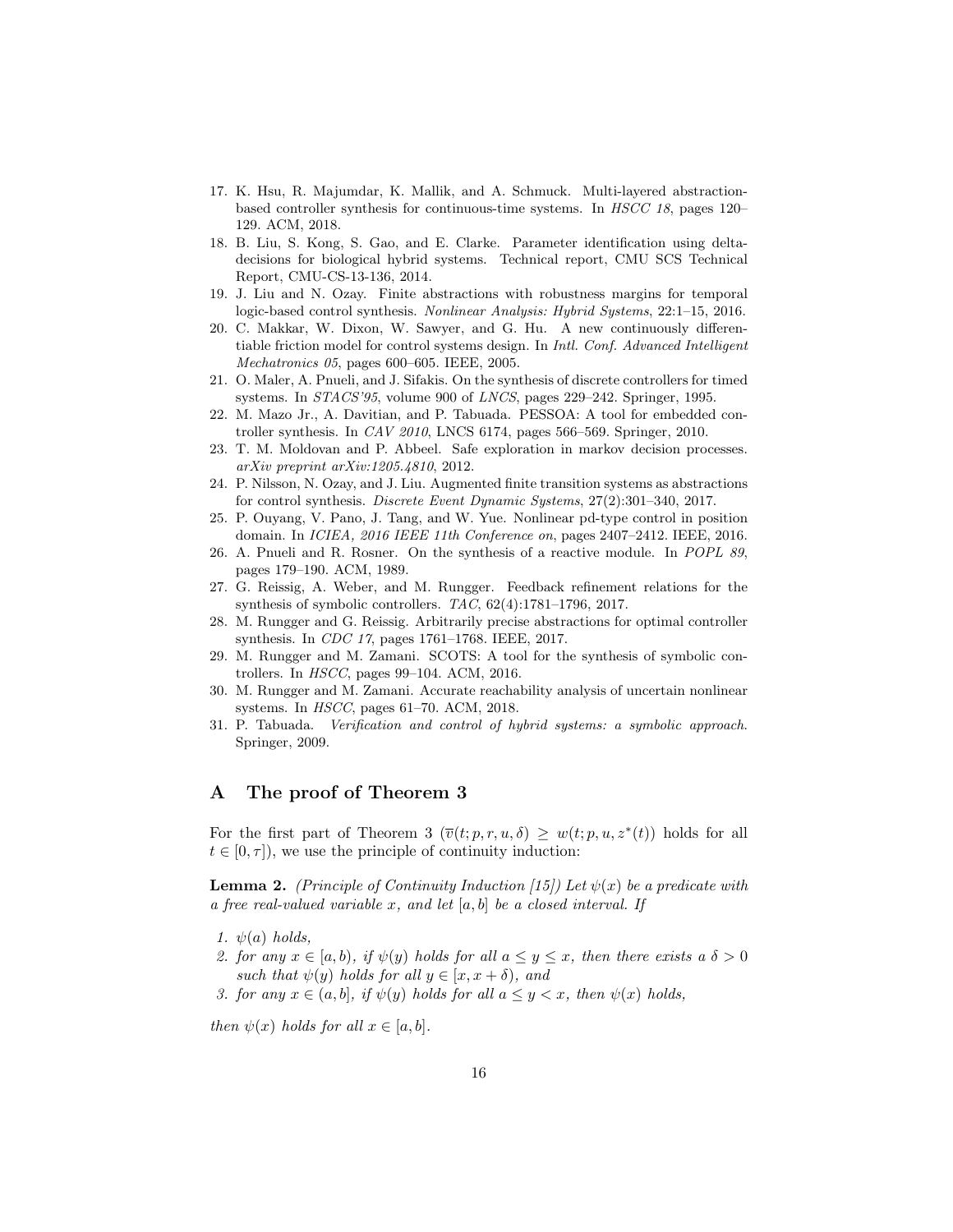Define a set  $S := \{y \in [0, \tau] \mid \overline{v}(y; p, r, u, \delta) \geq w(y; p, u, z^*(y))\}$ . We show that  $S = [0, \tau]$  using the principle of continuity induction. We need to prove the following three properties of  $S$ :

- (a) We have to show that  $0 \in S$ . At  $t = 0$ , we have both  $z(0) = r$  and  $\varepsilon = r$ , implying  $\overline{v}(y; p, r, u, \delta) = w(y; p, u, z^*(y))$ . Hence,  $0 \in S$ .
- (b) Let  $x \in [0, \tau)$  s.t.  $[0, x] \subset S$ . We show that there exists a  $\delta' > 0$  s.t.  $[x, x + \delta'] \subset S$ . Let  $\delta' \in \min{\delta, \tau - x}$ . Then for all  $t \in [x, x + \delta']$ , there is  $y = \max\{0, t - \delta\} \in [0, x]$  and  $\delta^- = \min\{t, \delta\}$  s.t.  $t =$  $y + \delta^-$ . Since  $y \in S$  by assumption, by the definition of S, we have  $\overline{v}(y; p, r, u, \delta) \geq w(y; p, u, z^*(y))$ , which implies  $\overline{z}(y; p, r, u, \delta) \geq z^*(y; p, r, u)$ . Then  $\varepsilon = z_{\text{max}}(\delta^-; \overline{z}(y; p, r, u, \delta), u) \geq z^*(\delta^-; \varphi_{pu}(y), z^*(y; p, r, u), u) =$  $z^*(t; \varphi_{pu}(t), r, u)$  (the first inequality follows by observing that  $r > r' \Rightarrow$  $z_{max}(\cdot;r,\cdot) > z^*(\cdot;\cdot,r',\cdot)$ , and the last equality follows from the definition of  $z^*(\cdot; \cdot, \cdot, \cdot)$ ).
- (c) Finally, let  $x \in (0, \tau]$  and  $[0, x) \subset S$ . We have to show that  $x \in S$ . Let  $z = \min\{0, x - \delta\}.$  By assumption,  $z \in S$ . Using similar argument as in (b), it can be shown that  $x \in S$ .

By the principle of continuity induction, we have that  $S = [0, \tau]$ , i.e. the first part of Thm. 3 holds.

For the second part, we need to show that given a fixed  $s \in [0, \tau]$ , and given an  $\varepsilon > 0$ , we can find a  $\delta > 0$  s.t.  $\mathcal{M}(\delta) := |\overline{z}(s; p, r, u, \delta) - z^*(s; p, r, u)| < \varepsilon$ . The proof is by a continuity argument of  $\mathcal{M}(\cdot)$  in the interval  $[0, s)$ : Since  $\mathcal{M}(\cdot)$  is also non-negative and  $\mathcal{M}(0) = 0$  (it is easy to verify that  $\overline{z}(\cdot; \cdot, \cdot, \cdot, 0) = z^*(\cdot; \cdot, \cdot, \cdot)$ ), so a continuous  $\mathcal{M}(\delta)$  will allow us to find a  $\delta$  to have an arbitrarily small and positive  $\mathcal{M}(\delta)$ . Following is the proof that  $\mathcal{M}(\cdot)$  is indeed continuous.

Since for all  $\delta > 0$ ,  $\overline{z}(s; p, r, u, \delta) \geq z^*(s; p, r, u)$  (see Rem. 1), we can drop the  $|\cdot|$  and have  $\mathcal{M}(\delta) = \overline{z}(s; p, r, u, \delta) - z^*(s; p, r, u)$  instead. Let  $s^- := s - \delta$  and  $\delta \in [0, s)$ , and consider the following derivation:  $\mathcal{M}(\delta)=\overline{z}(s;p,r,u,\delta)-z^*(s;p,r,u)=e^{L(u)\delta}[\overline{z}(s^-;p,r,u,\delta)-z^*(s^-;p,r,u)]+$  $\int_0^{\delta} e^{L(u)(\delta-t)} [w_{\max}(u) - w(s^- + t; \varphi_{pu}(s^-), u, z^*(s^- + t))] dt$ . Since  $\overline{z}(\cdot; p, r, u, \delta)$ and  $z^*(\cdot; p, r, u)$  are continuous functions, and  $e^{L(u)\delta}$  is continuous in  $\delta$ , it follows that the first part of  $\mathcal{M}(\delta)$  is also continuous in  $\delta$ . Define  $\mathcal{I}(\delta, t) :=$  $e^{L(u)(\delta-t)} \left[ w_{\max}(u) - w(s^- + t; \varphi_{pu}(s^-), u, z^*(s^- + t)) \right]$ . Note that, since  $\varphi_{pu}(\cdot)$ ,  $z^*(\cdot)$  and  $d(\cdot, u)$  are continuous functions, hence for a fixed t,  $w(s^- +$  $t; \varphi_{pu}(s^-), u, z^*(s^- + t)$  is a continuous function of  $\delta$ . In addition, for a fixed t,  $e^{L(u)(\delta-t)}$  is also a continuous function of  $\delta$ . So  $\mathcal{I}(\cdot,t)$  is also a continuous function.

Now in order to show the continuity of  $\int_0^{\delta} \mathcal{I}(\delta, t) dt$  in  $\delta$ , we first fix a  $\mu > 0$ , and then show that there exists a  $\nu > 0$ , s.t. for any two  $\delta, \delta' \in [0, s)$  with  $|\delta - \delta'| <$  $\nu, \left| \int_0^\delta \mathcal{I}(\delta, t) dt - \int_0^{\delta'}$ interchange the role of  $\delta$  and  $\delta'$ ). Let  $k > 0$  be a constant s.t.  $k < \mu/s$ . Now since  $\left|\frac{\delta}{\delta} \mathcal{I}(\delta',t)dt\right| < \mu$ . W.l.o.g. let us assume that  $\delta > \delta'$  (otherwise  $\mathcal{I}(\cdot,t)$  is continuous for a fixed t and  $\mathcal{I}(\delta,\cdot)$  is bounded and continuous over  $[0,s]$ for a fixed  $\delta$ , hence given k there exists a  $l > 0$  s.t. for all  $t \in [0, s]$ , whenever  $|\delta - \delta'| < l, \ |\mathcal{I}(\delta, t) - \mathcal{I}(\delta', t)| < k. \ \text{Let } \nu < \min\{l, (\mu - ks)/(e^{L(u)s}w_{\max}(u))\},\$